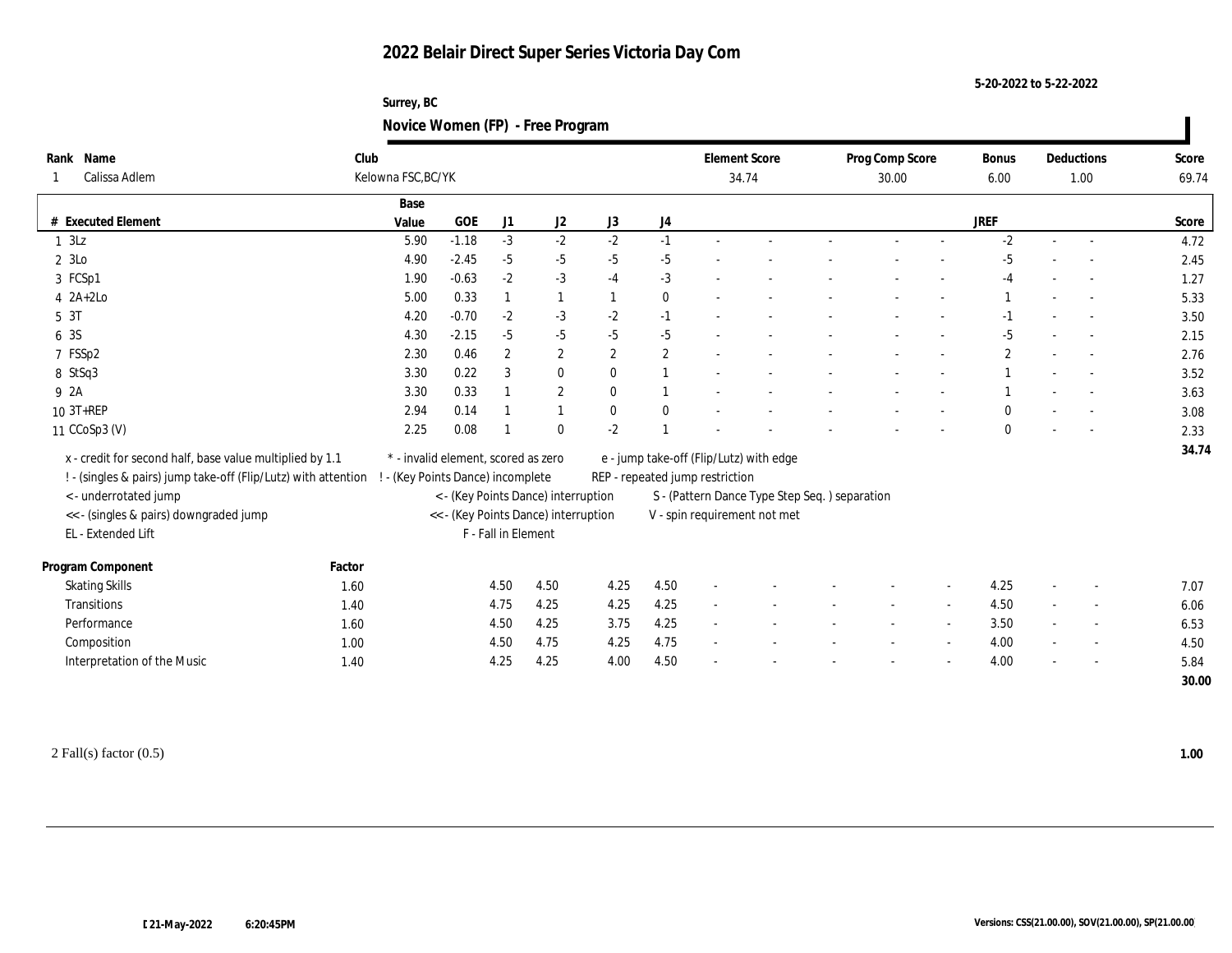**Surrey, BC Novice Women (FP) - Free Program**

| Name<br>Rank          |                                                                | Club                              |                                     |                     |                                      |              |          | <b>Element Score</b>                    |                                               | Prog Comp Score | <b>Bonus</b> |        | Deductions               | Score |
|-----------------------|----------------------------------------------------------------|-----------------------------------|-------------------------------------|---------------------|--------------------------------------|--------------|----------|-----------------------------------------|-----------------------------------------------|-----------------|--------------|--------|--------------------------|-------|
| $\mathbf{2}$          | <b>Brookelynn Pollock</b>                                      | Champs ISC of BC, BC/YK           |                                     |                     |                                      |              |          | 37.31                                   |                                               | 27.80           | 3.00         |        | 0.00                     | 68.11 |
|                       |                                                                | Base                              |                                     |                     |                                      |              |          |                                         |                                               |                 |              |        |                          |       |
| # Executed Element    |                                                                | Value                             | <b>GOE</b>                          | J <sub>1</sub>      | J2                                   | J3           | J4       |                                         |                                               |                 | <b>JREF</b>  |        |                          | Score |
| $1 \t3T+2T$           |                                                                | 5.50                              | $-0.42$                             | $-1$                | $-1$                                 | $-1$         |          |                                         |                                               |                 |              |        |                          | 5.08  |
| 2 3Lo                 |                                                                | 4.90                              | 0.33                                |                     | $\bf{0}$                             |              |          |                                         |                                               |                 |              |        |                          | 5.23  |
| 3 3T                  |                                                                | 4.20                              | 0.28                                |                     | $\bf{0}$                             | $\theta$     |          |                                         |                                               |                 |              |        |                          | 4.48  |
| $4 \text{ } 3S+2T<<$  |                                                                | 4.70                              | $-1.72$                             | $-4$                | $-4$                                 | $-3$         | $-4$     |                                         |                                               |                 | -4           |        |                          | 2.98  |
| 5 FSSp3               |                                                                | 2.60                              | $-0.78$                             | $-2$                | $-3$                                 | $-3$         | $-3$     |                                         |                                               |                 | $-3$         |        |                          | 1.82  |
| 6 2Lz                 |                                                                | 2.10                              | 0.00                                | $\mathbf{0}$        | $\bf{0}$                             | $\mathbf{0}$ | $\bf{0}$ |                                         |                                               |                 |              |        |                          | 2.10  |
| 7 2A                  |                                                                | 3.30                              | 0.00                                | $\bf{0}$            | $\bf{0}$                             | $\mathbf{0}$ | $\bf{0}$ |                                         |                                               |                 |              |        |                          | 3.30  |
| 8 3S                  |                                                                | 4.30                              | 0.00                                |                     | $\bf{0}$                             | $\mathbf{0}$ | $\bf{0}$ |                                         |                                               |                 | $\mathbf{0}$ |        |                          | 4.30  |
| 9 StSq2               |                                                                | 2.60                              | 0.26                                | $\boldsymbol{2}$    | 1                                    | $-1$         |          |                                         |                                               |                 |              |        |                          | 2.86  |
| 10 LSp2               |                                                                | 1.90                              | 0.06                                |                     | $\bf{0}$                             | $\mathbf{0}$ |          |                                         |                                               |                 |              |        |                          | 1.96  |
| 11 CCoSp3             |                                                                | 3.00                              | 0.20                                | $\overline{2}$      | $\bf{0}$                             | $\mathbf{0}$ |          |                                         |                                               |                 |              |        |                          | 3.20  |
|                       | x - credit for second half, base value multiplied by 1.1       |                                   | * - invalid element, scored as zero |                     |                                      |              |          | e - jump take-off (Flip/Lutz) with edge |                                               |                 |              |        |                          | 37.31 |
|                       | ! - (singles & pairs) jump take-off (Flip/Lutz) with attention | ! - (Key Points Dance) incomplete |                                     |                     |                                      |              |          | REP - repeated jump restriction         |                                               |                 |              |        |                          |       |
| <- underrotated jump  |                                                                |                                   |                                     |                     | < - (Key Points Dance) interruption  |              |          |                                         | S - (Pattern Dance Type Step Seq.) separation |                 |              |        |                          |       |
|                       | << - (singles & pairs) downgraded jump                         |                                   |                                     |                     | << - (Key Points Dance) interruption |              |          |                                         | V - spin requirement not met                  |                 |              |        |                          |       |
| EL - Extended Lift    |                                                                |                                   |                                     | F - Fall in Element |                                      |              |          |                                         |                                               |                 |              |        |                          |       |
|                       |                                                                |                                   |                                     |                     |                                      |              |          |                                         |                                               |                 |              |        |                          |       |
| Program Component     |                                                                | Factor                            |                                     |                     |                                      |              |          |                                         |                                               |                 |              |        |                          |       |
| <b>Skating Skills</b> |                                                                | 1.60                              |                                     | 4.25                | 4.50                                 | 3.75         | 4.50     |                                         |                                               |                 | 4.25         | $\sim$ |                          | 6.93  |
| Transitions           |                                                                | 1.40                              |                                     | 4.00                | 4.00                                 | 3.25         | 3.75     | $\sim$                                  |                                               |                 | 3.25         |        |                          | 5.14  |
| Performance           |                                                                | 1.60                              |                                     | 4.00                | 4.50                                 | 3.50         | 4.00     | $\sim$                                  |                                               |                 | 4.00         | $\sim$ | $\sim$                   | 6.40  |
| Composition           |                                                                | 1.00                              |                                     | 4.25                | 4.25                                 | 3.00         | 4.25     | $\sim$                                  |                                               |                 | 3.75         | $\sim$ | $\overline{\phantom{a}}$ | 4.08  |
|                       | Interpretation of the Music                                    | 1.40                              |                                     | 3.75                | 4.25                                 | 2.75         | 3.75     |                                         |                                               |                 | 3.75         |        |                          | 5.25  |
|                       |                                                                |                                   |                                     |                     |                                      |              |          |                                         |                                               |                 |              |        |                          | 27.80 |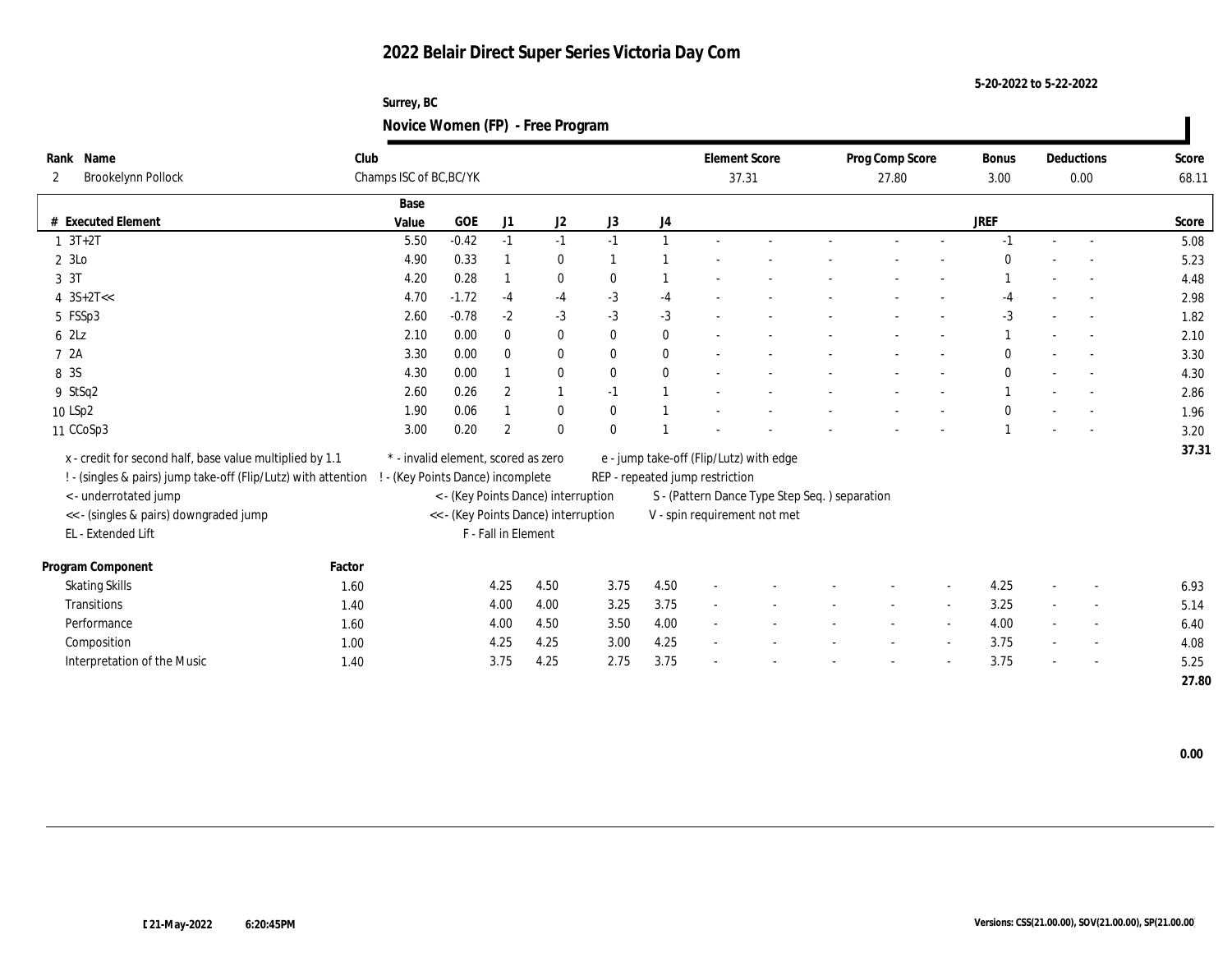| Surrey, BC                       |  |
|----------------------------------|--|
| Novice Women (FP) - Free Program |  |

| Rank Name<br>Sophie Sanderson<br>3                             | Club   | Kelowna FSC, BC/YK                  |         |                     |                                      |              |          | <b>Element Score</b><br>27.00           |                                               | Prog Comp Score<br>28.03 |        | <b>Bonus</b><br>0.00 |        | Deductions<br>0.00       | Score<br>55.03 |
|----------------------------------------------------------------|--------|-------------------------------------|---------|---------------------|--------------------------------------|--------------|----------|-----------------------------------------|-----------------------------------------------|--------------------------|--------|----------------------|--------|--------------------------|----------------|
|                                                                |        | Base                                |         |                     |                                      |              |          |                                         |                                               |                          |        |                      |        |                          |                |
| # Executed Element                                             |        | Value                               | GOE     | J1                  | J2                                   | J3           | J4       |                                         |                                               |                          |        | <b>JREF</b>          |        |                          | Score          |
| $1 \t1A$                                                       |        | 1.10                                | 0.04    |                     | $\mathbf{1}$                         | $\mathbf{0}$ | $\bf{0}$ |                                         |                                               |                          |        | $\mathbf{0}$         |        |                          | 1.14           |
| $2 \text{ } 2Lz + 2T + 2Lo$                                    |        | 5.10                                | 0.00    |                     | $\bf{0}$                             | $\bf{0}$     | $\bf{0}$ |                                         |                                               |                          |        | $\mathbf{0}$         |        |                          | 5.10           |
| $3 \quad 2S+2Lo$                                               |        | 3.00                                | 0.00    | $\bf{0}$            | $\bf{0}$                             | $-1$         | $\bf{0}$ |                                         |                                               |                          |        | $\mathbf{0}$         |        |                          | 3.00           |
| 4 FSSp4                                                        |        | 3.00                                | $-0.10$ | $-1$                | $\bf{0}$                             | $\bf{0}$     | $\bf{0}$ |                                         |                                               |                          |        | $-1$                 |        |                          | 2.90           |
| $5 2F+2T$                                                      |        | 3.10                                | 0.06    |                     | 1                                    | $\mathbf{0}$ | $\bf{0}$ |                                         |                                               |                          |        | $\mathbf{0}$         |        |                          | 3.16           |
| 62Lz                                                           |        | 2.10                                | 0.07    |                     |                                      | $\mathbf{0}$ | $\bf{0}$ |                                         |                                               |                          |        | $\bf{0}$             |        | $\overline{\phantom{a}}$ | 2.17           |
| 7 StSq2                                                        |        | 2.60                                | $-0.35$ | $\overline{2}$      | $-2$                                 | $-1$         | $-1$     |                                         |                                               |                          |        | -2                   |        |                          | 2.25           |
| 8 FCCoSp2 (V)                                                  |        | 1.88                                | $-0.13$ | $\mathbf{0}$        | $\bf{0}$                             | $-1$         | $-2$     |                                         |                                               |                          |        | $-1$                 |        |                          | 1.75           |
| 9 2F                                                           |        | 1.80                                | 0.06    |                     | $\mathbf{1}$                         | $\mathbf{0}$ | $\bf{0}$ |                                         |                                               |                          |        | $\mathbf{0}$         |        |                          | 1.86           |
| 10 2S                                                          |        | 1.30                                | 0.04    |                     |                                      | $\bf{0}$     | $\bf{0}$ |                                         |                                               |                          |        | $\mathbf{0}$         |        |                          | 1.34           |
| 11 CCoSp2                                                      |        | 2.50                                | $-0.17$ | $\Omega$            | $-1$                                 | $-1$         | $\bf{0}$ |                                         |                                               |                          |        | $-2$                 |        |                          | 2.33           |
| x - credit for second half, base value multiplied by 1.1       |        | * - invalid element, scored as zero |         |                     |                                      |              |          | e - jump take-off (Flip/Lutz) with edge |                                               |                          |        |                      |        |                          | 27.00          |
| ! - (singles & pairs) jump take-off (Flip/Lutz) with attention |        | ! - (Key Points Dance) incomplete   |         |                     |                                      |              |          | REP - repeated jump restriction         |                                               |                          |        |                      |        |                          |                |
| <- underrotated jump                                           |        |                                     |         |                     | < - (Key Points Dance) interruption  |              |          |                                         | S - (Pattern Dance Type Step Seq.) separation |                          |        |                      |        |                          |                |
| << - (singles & pairs) downgraded jump                         |        |                                     |         |                     | << - (Key Points Dance) interruption |              |          |                                         | V - spin requirement not met                  |                          |        |                      |        |                          |                |
| EL - Extended Lift                                             |        |                                     |         | F - Fall in Element |                                      |              |          |                                         |                                               |                          |        |                      |        |                          |                |
|                                                                |        |                                     |         |                     |                                      |              |          |                                         |                                               |                          |        |                      |        |                          |                |
| Program Component                                              | Factor |                                     |         |                     |                                      |              |          |                                         |                                               |                          |        |                      |        |                          |                |
| <b>Skating Skills</b>                                          | 1.60   |                                     |         | 4.50                | 3.75                                 | 3.75         | 3.75     |                                         |                                               |                          |        | 3.50                 |        |                          | 6.00           |
| Transitions                                                    | 1.40   |                                     |         | 4.25                | 4.25                                 | 4.25         | 4.00     | $\sim$                                  |                                               |                          |        | 3.75                 | $\sim$ | $\overline{\phantom{a}}$ | 5.84           |
| Performance                                                    | 1.60   |                                     |         | 4.25                | 4.00                                 | 4.00         | 4.00     | $\sim$                                  |                                               |                          | $\sim$ | 3.50                 |        | $\overline{\phantom{a}}$ | 6.40           |
| Composition                                                    | 1.00   |                                     |         | 4.50                | 4.00                                 | 4.00         | 4.25     |                                         |                                               |                          |        | 3.50                 |        | $\overline{\phantom{a}}$ | 4.08           |
| Interpretation of the Music                                    | 1.40   |                                     |         | 4.50                | 4.25                                 | 4.00         | 4.00     |                                         |                                               |                          |        | 4.00                 |        |                          | 5.71           |
|                                                                |        |                                     |         |                     |                                      |              |          |                                         |                                               |                          |        |                      |        |                          | 28.03          |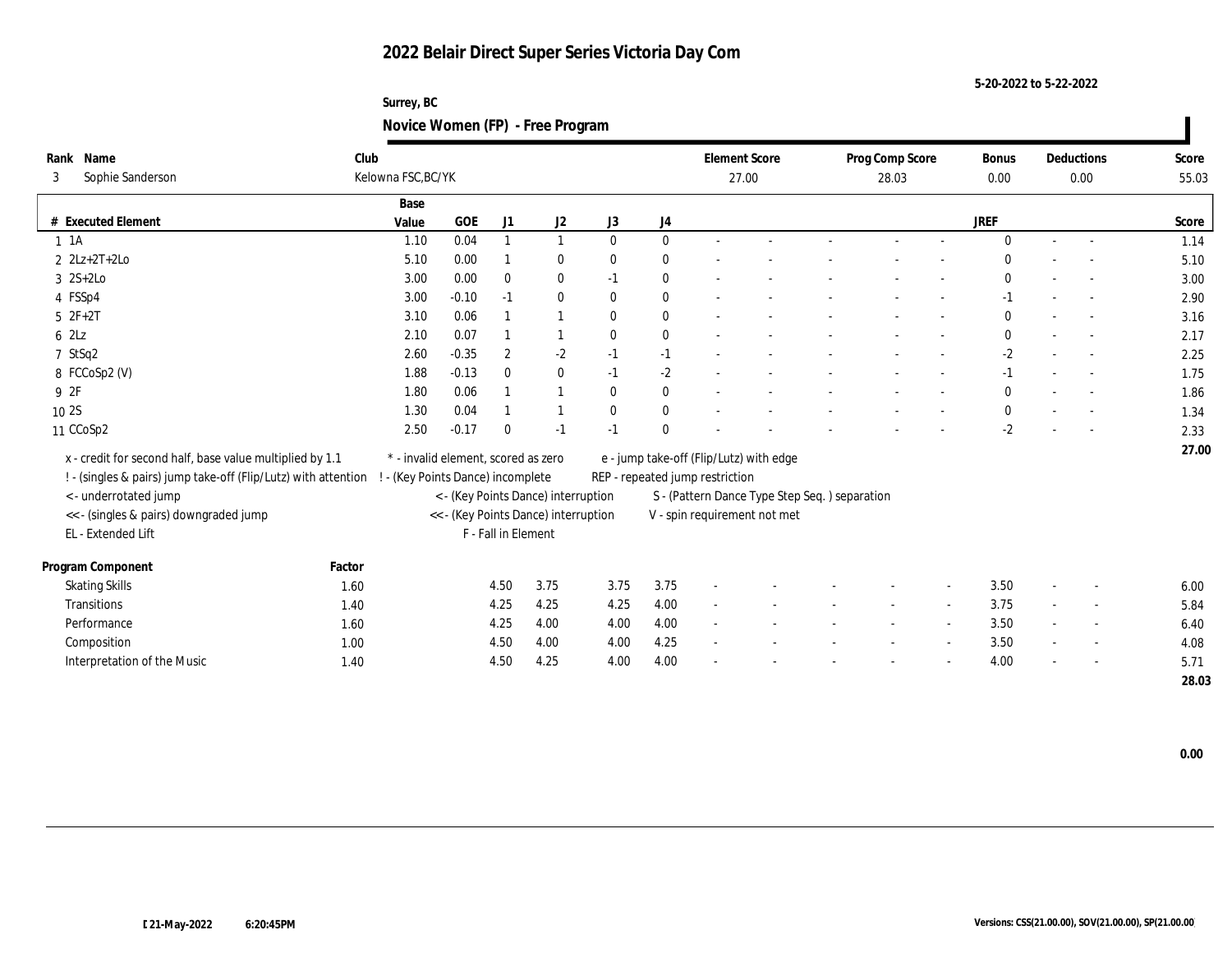**Surrey, BC Novice Women (FP) - Free Program**

| Rank Name                                                      | Club   |                                     |         |                     |                                      |              |                |                                 | <b>Element Score</b>                          | Prog Comp Score |        | Bonus        |                          | Deductions               | Score |
|----------------------------------------------------------------|--------|-------------------------------------|---------|---------------------|--------------------------------------|--------------|----------------|---------------------------------|-----------------------------------------------|-----------------|--------|--------------|--------------------------|--------------------------|-------|
| Ava Sanderson<br>4                                             |        | Kelowna FSC, BC/YK                  |         |                     |                                      |              |                |                                 | 28.63                                         | 25.07           |        | 0.00         |                          | 0.00                     | 53.70 |
|                                                                |        | Base                                |         |                     |                                      |              |                |                                 |                                               |                 |        |              |                          |                          |       |
| # Executed Element                                             |        | Value                               | GOE     | J1                  | J2                                   | J3           | J4             |                                 |                                               |                 |        | <b>JREF</b>  |                          |                          | Score |
| $1 \quad 2Lz + 2T + 2Lo$                                       |        | 5.10                                | 0.00    | $\mathbf{0}$        | $\bf{0}$                             | $\mathbf{0}$ | $\mathbf{0}$   |                                 |                                               |                 |        | $\mathbf{0}$ | $\sim$                   | $\overline{\phantom{a}}$ | 5.10  |
| $2$ 1A                                                         |        | 1.10                                | 0.00    |                     | $\bf{0}$                             | $\bf{0}$     | $\mathbf{0}$   |                                 |                                               |                 |        |              |                          |                          | 1.10  |
| $3 2F+2T$                                                      |        | 3.10                                | $-0.18$ | $-1$                | $-2$                                 | $-1$         | $-1$           |                                 |                                               |                 |        | $\theta$     |                          |                          | 2.92  |
| $4$ 2S+2Lo                                                     |        | 3.00                                | 0.00    |                     | $\bf{0}$                             | $\mathbf{0}$ | $\mathbf{0}$   |                                 |                                               |                 |        | $\mathbf{0}$ |                          |                          | 3.00  |
| $5$ $2\text{L}z$                                               |        | 2.10                                | 0.00    | $\bf{0}$            | $\bf{0}$                             | $\mathbf{0}$ | $\mathbf{0}$   |                                 |                                               |                 |        |              |                          |                          | 2.10  |
| 6 CCoSp3                                                       |        | 3.00                                | 0.10    |                     | $\bf{0}$                             | $\mathbf{0}$ | $\mathbf{1}$   |                                 |                                               |                 |        | $\theta$     |                          |                          | 3.10  |
| 7 FSSp2                                                        |        | 2.30                                | $-0.15$ | $-1$                | $-1$                                 | $\bf{0}$     | $\mathbf{0}$   |                                 |                                               |                 |        | $-1$         |                          |                          | 2.15  |
| 8 2F                                                           |        | 1.80                                | 0.06    | $\bf{0}$            | $\bf{0}$                             |              | $\mathbf{0}$   |                                 |                                               |                 |        |              |                          |                          | 1.86  |
| 9 StSq3                                                        |        | 3.30                                | 0.00    | $\bf{0}$            | $\bf{0}$                             | $\bf{0}$     | $\overline{1}$ |                                 |                                               |                 |        | $-2$         |                          | $\overline{\phantom{a}}$ | 3.30  |
| 10 2S                                                          |        | 1.30                                | 0.00    | $\mathbf{0}$        | $\boldsymbol{0}$                     | $\mathbf{0}$ | $\mathbf{0}$   |                                 |                                               |                 |        | $\bf{0}$     |                          |                          | 1.30  |
| 11 LSp4                                                        |        | 2.70                                | 0.00    | $\theta$            | $\theta$                             | $\mathbf{0}$ | $\overline{1}$ |                                 |                                               |                 |        | $\mathbf{0}$ |                          |                          | 2.70  |
| x - credit for second half, base value multiplied by 1.1       |        | * - invalid element, scored as zero |         |                     |                                      |              |                |                                 | e - jump take-off (Flip/Lutz) with edge       |                 |        |              |                          |                          | 28.63 |
| ! - (singles & pairs) jump take-off (Flip/Lutz) with attention |        | ! - (Key Points Dance) incomplete   |         |                     |                                      |              |                | REP - repeated jump restriction |                                               |                 |        |              |                          |                          |       |
| <- underrotated jump                                           |        |                                     |         |                     | < - (Key Points Dance) interruption  |              |                |                                 | S - (Pattern Dance Type Step Seq.) separation |                 |        |              |                          |                          |       |
| << - (singles & pairs) downgraded jump                         |        |                                     |         |                     | << - (Key Points Dance) interruption |              |                |                                 | V - spin requirement not met                  |                 |        |              |                          |                          |       |
| EL - Extended Lift                                             |        |                                     |         | F - Fall in Element |                                      |              |                |                                 |                                               |                 |        |              |                          |                          |       |
|                                                                |        |                                     |         |                     |                                      |              |                |                                 |                                               |                 |        |              |                          |                          |       |
| Program Component                                              | Factor |                                     |         |                     |                                      |              |                |                                 |                                               |                 |        |              |                          |                          |       |
| <b>Skating Skills</b>                                          | 1.60   |                                     |         | 4.00                | 3.75                                 | 3.50         | 4.00           | $\overline{\phantom{a}}$        |                                               |                 |        | 3.50         | $\sim$                   | $\overline{a}$           | 6.00  |
| Transitions                                                    | 1.40   |                                     |         | 3.50                | 3.25                                 | 3.75         | 4.25           | $\sim$                          |                                               |                 |        | 3.25         |                          | $\sim$                   | 4.90  |
| Performance                                                    | 1.60   |                                     |         | 3.25                | 3.75                                 | 3.50         | 4.25           | $\sim$                          |                                               |                 | $\sim$ | 3.25         | $\overline{\phantom{a}}$ | $\overline{\phantom{a}}$ | 5.60  |
| Composition                                                    | 1.00   |                                     |         | 3.00                | 3.50                                 | 4.00         | 4.50           | $\sim$                          |                                               |                 |        | 3.50         |                          | $\overline{\phantom{a}}$ | 3.67  |
| Interpretation of the Music                                    | 1.40   |                                     |         | 3.25                | 3.75                                 | 3.50         | 4.25           |                                 |                                               |                 |        | 3.00         |                          |                          | 4.90  |
|                                                                |        |                                     |         |                     |                                      |              |                |                                 |                                               |                 |        |              |                          |                          | 25.07 |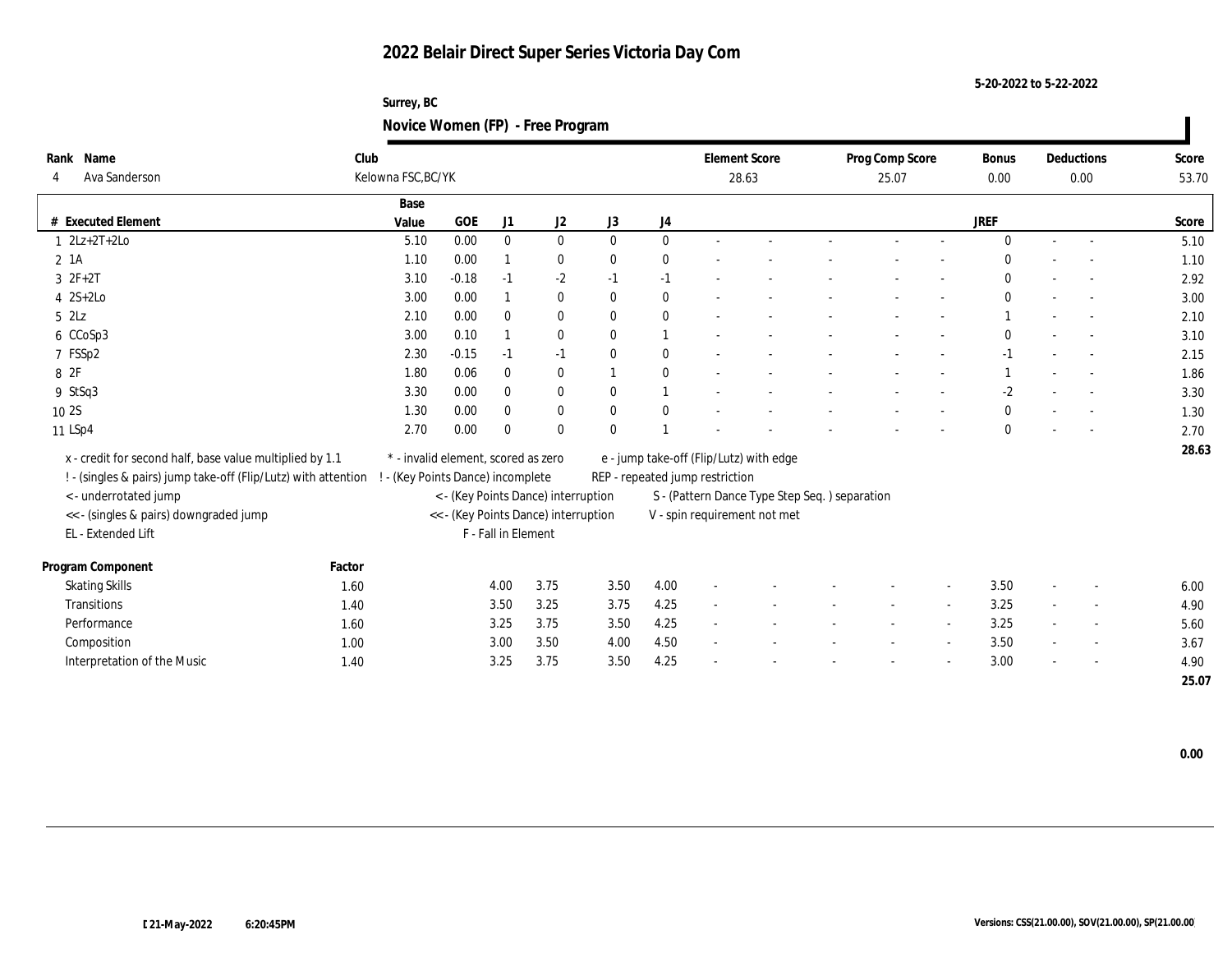**5-20-2022 to 5-22-2022**

| Surrey, BC                       |  |
|----------------------------------|--|
| Novice Women (FP) - Free Program |  |

| Rank Name<br>Danika Stobie<br>5                                | Club<br>Inlet SC, BC/YK |                                      |                     |                  |                |                  | <b>Element Score</b><br>27.47   |                                               | Prog Comp Score<br>25.78 | <b>Bonus</b><br>0.00 |        | Deductions<br>0.50 | Score<br>52.75 |
|----------------------------------------------------------------|-------------------------|--------------------------------------|---------------------|------------------|----------------|------------------|---------------------------------|-----------------------------------------------|--------------------------|----------------------|--------|--------------------|----------------|
|                                                                | Base                    |                                      |                     |                  |                |                  |                                 |                                               |                          |                      |        |                    |                |
| # Executed Element                                             | Value                   | GOE                                  | J1                  | J2               | J3             | $_{\mathrm{J}4}$ |                                 |                                               |                          | <b>JREF</b>          |        |                    | Score          |
| $1 2F+2Lo+2Lo$                                                 | 5.20                    | $-0.30$                              | $-1$                | $-2$             | $-1$           | $-2$             |                                 |                                               |                          | $-2$                 |        |                    | 4.90           |
| $2 \, 35 <$                                                    | 1.30                    | $-0.56$                              | $-4$                | $-4$             | $-5$           | $-4$             |                                 |                                               |                          | $-5$                 |        |                    | 0.74           |
| $3$ 2A $\lt$                                                   | 1.10                    | $-0.48$                              | $-4$                | $-4$             | $-5$           | $-4$             |                                 |                                               |                          | $-5$                 |        |                    | 0.62           |
| 4 LSp4                                                         | 2.70                    | 0.45                                 | $\boldsymbol{2}$    | $\bf{0}$         | $\overline{1}$ | $\mathbf{2}$     |                                 |                                               |                          | $\mathbf{2}$         |        |                    | 3.15           |
| $5$ $2Lz+2T$                                                   | 3.40                    | $-0.56$                              | $-3$                | $-3$             | $-3$           | $-1$             |                                 |                                               |                          | $-2$                 |        |                    | 2.84           |
| 62Lz                                                           | 2.10                    | 0.00                                 | $\mathbf{0}$        | $\bf{0}$         | $\mathbf{0}$   |                  |                                 |                                               |                          | $\bf{0}$             |        |                    | 2.10           |
| 7 FSSp2                                                        | 2.30                    | 0.31                                 | $\boldsymbol{2}$    | $\boldsymbol{2}$ |                |                  |                                 |                                               |                          |                      |        |                    | 2.61           |
| 8 StSq3                                                        | 3.30                    | 0.11                                 | $\mathbf{2}$        |                  | $-1$           | $\bf{0}$         |                                 |                                               |                          | $\bf{0}$             |        |                    | 3.41           |
| $92F+2T$                                                       | 3.10                    | $-0.30$                              | $-1$                | $-2$             | $-2$           | $-1$             |                                 |                                               |                          | $-2$                 |        |                    | 2.80           |
| 10 2S                                                          | 1.30                    | 0.00                                 | $\theta$            | $\bf{0}$         | $\bf{0}$       | $\bf{0}$         |                                 |                                               |                          | $\mathbf{0}$         |        |                    | 1.30           |
| 11 FCCoSp3                                                     | 3.00                    | 0.00                                 |                     | $-1$             | $\mathbf{0}$   |                  |                                 |                                               |                          |                      |        |                    | 3.00           |
| x - credit for second half, base value multiplied by 1.1       |                         | * - invalid element, scored as zero  |                     |                  |                |                  |                                 | e - jump take-off (Flip/Lutz) with edge       |                          |                      |        |                    | 27.47          |
| ! - (singles & pairs) jump take-off (Flip/Lutz) with attention |                         | ! - (Key Points Dance) incomplete    |                     |                  |                |                  | REP - repeated jump restriction |                                               |                          |                      |        |                    |                |
| < - underrotated jump                                          |                         | < - (Key Points Dance) interruption  |                     |                  |                |                  |                                 | S - (Pattern Dance Type Step Seq.) separation |                          |                      |        |                    |                |
| << - (singles & pairs) downgraded jump                         |                         | << - (Key Points Dance) interruption |                     |                  |                |                  |                                 | V - spin requirement not met                  |                          |                      |        |                    |                |
| EL - Extended Lift                                             |                         |                                      | F - Fall in Element |                  |                |                  |                                 |                                               |                          |                      |        |                    |                |
|                                                                |                         |                                      |                     |                  |                |                  |                                 |                                               |                          |                      |        |                    |                |
| Program Component                                              | Factor                  |                                      |                     |                  |                |                  |                                 |                                               |                          |                      |        |                    |                |
| <b>Skating Skills</b>                                          | 1.60                    |                                      | 4.25                | 3.50             | 3.25           | 3.75             |                                 |                                               |                          | 3.50                 |        |                    | 5.73           |
| Transitions                                                    | 1.40                    |                                      | 4.50                | 3.50             | 3.00           | 4.00             |                                 |                                               |                          | 3.25                 |        |                    | 5.01           |
| Performance                                                    | 1.60                    |                                      | 4.25                | 3.50             | 3.25           | 4.00             | $\sim$                          |                                               |                          | 3.50                 | $\sim$ | $\sim$             | 5.87           |
| Composition                                                    | 1.00                    |                                      | 4.25                | 3.75             | 3.50           | 4.25             |                                 |                                               |                          | 3.75                 |        |                    | 3.92           |
| Interpretation of the Music                                    | 1.40                    |                                      | 4.00                | 3.75             | 3.25           | 4.00             |                                 |                                               |                          | 3.50                 |        |                    | 5.25           |
|                                                                |                         |                                      |                     |                  |                |                  |                                 |                                               |                          |                      |        |                    | 25.78          |

1 Time Violation(s) factor (0.5) **0.50**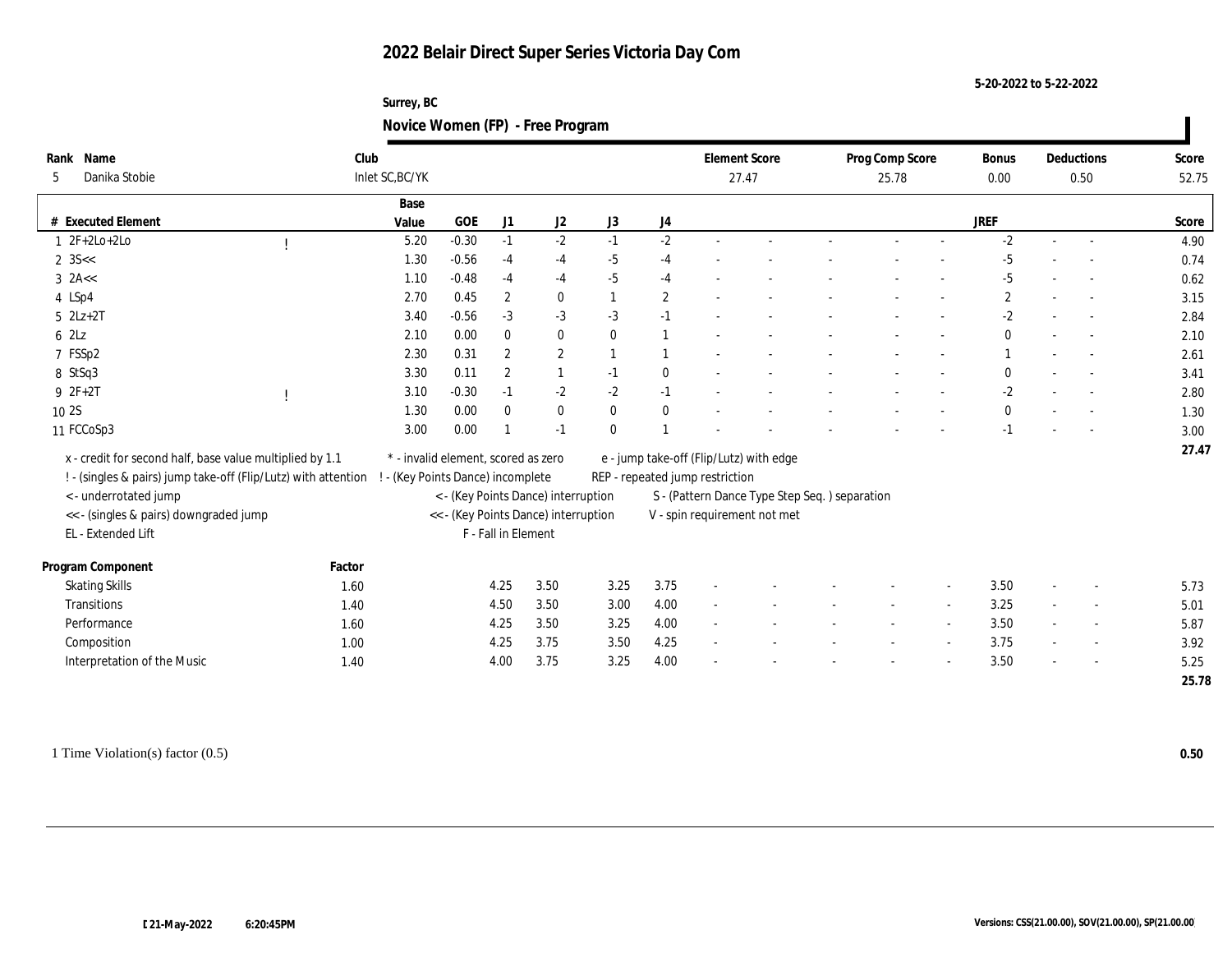**Surrey, BC Novice Women (FP) - Free Program**

| Name<br>Rank<br>Alicia Ng<br>6                                 | Club<br>Killarney FSC, BC/YK |       |                                     |                     |                                      |                |                | <b>Element Score</b>            | 26.42                                         | Prog Comp Score<br>25.98 | <b>Bonus</b><br>0.00 |        | Deductions<br>1.00       | Score<br>51.40 |
|----------------------------------------------------------------|------------------------------|-------|-------------------------------------|---------------------|--------------------------------------|----------------|----------------|---------------------------------|-----------------------------------------------|--------------------------|----------------------|--------|--------------------------|----------------|
|                                                                |                              | Base  |                                     |                     |                                      |                |                |                                 |                                               |                          |                      |        |                          |                |
| # Executed Element                                             |                              | Value | <b>GOE</b>                          | J1                  | J2                                   | J3             | J4             |                                 |                                               |                          | <b>JREF</b>          |        |                          | Score          |
| $1 2F+2Lo+2T$                                                  |                              | 4.80  | 0.00                                | $\mathbf{0}$        | $\bf{0}$                             | $\overline{1}$ | $\mathbf{0}$   |                                 |                                               |                          | $\Omega$             | $\sim$ | $\sim$                   | 4.80           |
| $2$ 2A <<                                                      |                              | 1.10  | $-0.55$                             | $-5$                | $-5$                                 | $-5$           | $-5$           |                                 |                                               |                          | $-5$                 |        |                          | 0.55           |
| $3 \text{ o} <<$                                               |                              | 1.70  | $-0.85$                             | $-5$                | $-5$                                 | $-5$           | $-5$           |                                 |                                               |                          | $-5$                 |        |                          | 0.85           |
| 4 FSSp3                                                        |                              | 2.60  | 0.26                                |                     |                                      | $\overline{2}$ |                |                                 |                                               |                          |                      |        |                          | 2.86           |
| $5 \, 35 <$                                                    |                              | 1.30  | $-0.65$                             | $-4$                | $-5$                                 | $-5$           | $-5$           |                                 |                                               |                          | $-5$                 |        |                          | 0.65           |
| $6 \; 1A+2T$                                                   |                              | 2.40  | 0.04                                | $\mathbf{0}$        | 1                                    | $\mathbf{0}$   | $\bf{0}$       |                                 |                                               |                          |                      |        |                          | 2.44           |
| 7 LSp2                                                         |                              | 1.90  | 0.06                                | $\mathbf{0}$        | $-1$                                 |                |                |                                 |                                               |                          |                      |        |                          | 1.96           |
| 8 StSq3                                                        |                              | 3.30  | 0.33                                |                     | $\mathbf{2}$                         |                |                |                                 |                                               |                          | $\mathbf{0}$         |        |                          | 3.63           |
| $9$ 2Lz+2Lo                                                    |                              | 3.80  | $-0.14$                             | $-1$                | $-1$                                 | $\mathbf{0}$   | $-2$           |                                 |                                               |                          | $\mathbf{0}$         |        |                          | 3.66           |
| 10 2F                                                          |                              | 1.80  | $-0.18$                             | $-1$                | $-1$                                 | $-1$           | $-2$           |                                 |                                               |                          | $\bf{0}$             |        |                          | 1.62           |
| 11 CCoSp3                                                      |                              | 3.00  | 0.40                                | $\overline{2}$      |                                      |                | $\overline{2}$ |                                 |                                               |                          | $\mathbf{0}$         |        |                          | 3.40           |
| x - credit for second half, base value multiplied by 1.1       |                              |       | * - invalid element, scored as zero |                     |                                      |                |                |                                 | e - jump take-off (Flip/Lutz) with edge       |                          |                      |        |                          | 26.42          |
| ! - (singles & pairs) jump take-off (Flip/Lutz) with attention |                              |       | ! - (Key Points Dance) incomplete   |                     |                                      |                |                | REP - repeated jump restriction |                                               |                          |                      |        |                          |                |
| <- underrotated jump                                           |                              |       |                                     |                     | < - (Key Points Dance) interruption  |                |                |                                 | S - (Pattern Dance Type Step Seq.) separation |                          |                      |        |                          |                |
| << - (singles & pairs) downgraded jump                         |                              |       |                                     |                     | << - (Key Points Dance) interruption |                |                |                                 | V - spin requirement not met                  |                          |                      |        |                          |                |
| EL - Extended Lift                                             |                              |       |                                     | F - Fall in Element |                                      |                |                |                                 |                                               |                          |                      |        |                          |                |
| Program Component                                              | Factor                       |       |                                     |                     |                                      |                |                |                                 |                                               |                          |                      |        |                          |                |
| <b>Skating Skills</b>                                          | 1.60                         |       |                                     | 3.50                | 4.00                                 | 4.25           | 4.50           |                                 |                                               |                          | 4.25                 |        |                          | 6.67           |
| Transitions                                                    | 1.40                         |       |                                     | 3.50                | 3.50                                 | 3.50           | 3.50           |                                 |                                               |                          | 3.50                 |        |                          | 4.90           |
| Performance                                                    | 1.60                         |       |                                     | 3.25                | 3.50                                 | 3.75           | 3.75           |                                 |                                               |                          | 3.50                 | $\sim$ |                          | 5.73           |
| Composition                                                    | 1.00                         |       |                                     | 3.25                | 3.75                                 | 3.50           | 4.00           |                                 |                                               |                          | 3.75                 |        | $\overline{\phantom{a}}$ | 3.67           |
| Interpretation of the Music                                    | 1.40                         |       |                                     | 3.00                | 3.75                                 | 3.50           | 3.75           |                                 |                                               |                          | 3.50                 |        |                          | 5.01           |
|                                                                |                              |       |                                     |                     |                                      |                |                |                                 |                                               |                          |                      |        |                          | 25.98          |

2 Fall(s) factor (0.5) **1.00**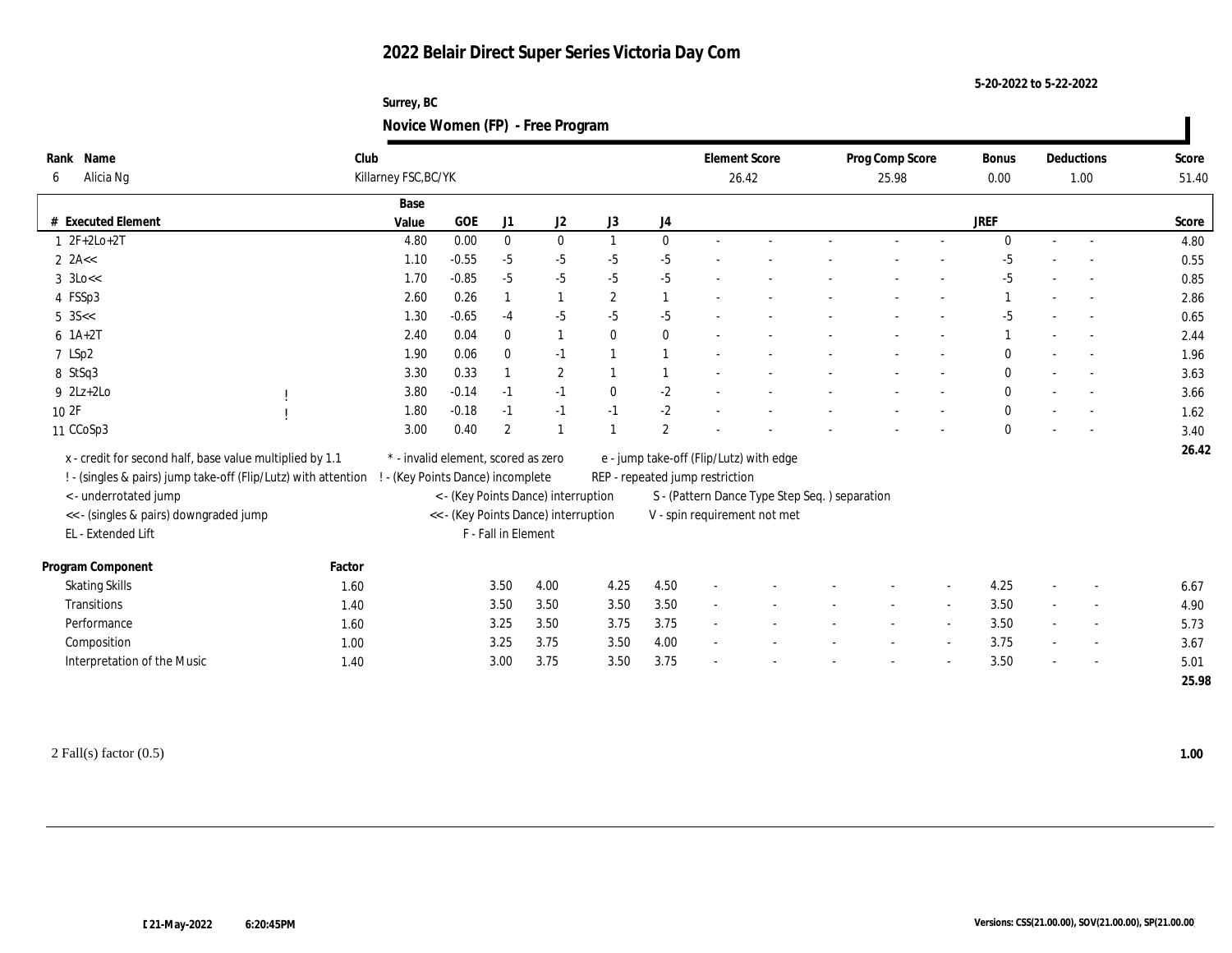**Surrey, BC Novice Women (FP) - Free Program**

| Rank Name                                                      | Club   |                                     |                                      |                     |              |              |                |                                 | <b>Element Score</b>                          | Prog Comp Score |        | Bonus        |        | Deductions               | Score |
|----------------------------------------------------------------|--------|-------------------------------------|--------------------------------------|---------------------|--------------|--------------|----------------|---------------------------------|-----------------------------------------------|-----------------|--------|--------------|--------|--------------------------|-------|
| Audrey Thiriar-Moore                                           |        | Killarney FSC, BC/YK                |                                      |                     |              |              |                |                                 | 25.15                                         | 26.21           |        | 0.00         |        | 0.00                     | 51.36 |
|                                                                |        | Base                                |                                      |                     |              |              |                |                                 |                                               |                 |        |              |        |                          |       |
| # Executed Element                                             |        | Value                               | GOE                                  | J <sub>1</sub>      | J2           | J3           | J4             |                                 |                                               |                 |        | <b>JREF</b>  |        |                          | Score |
| $1 \t2F+2T+2Loc<$                                              |        | 3.60                                | $-0.78$                              | $-4$                | $-5$         | $-4$         | $-5$           |                                 |                                               |                 |        | $-3$         | $\sim$ | $\overline{\phantom{a}}$ | 2.82  |
| $2$ $2Lzq+2T$                                                  |        | 3.40                                | $-0.70$                              | $-3$                | $-5$         | $-4$         | $-3$           |                                 |                                               |                 |        | $-3$         |        |                          | 2.70  |
| 3 FCSp3                                                        |        | 2.80                                | 0.37                                 | 2                   | $\mathbf{2}$ |              | $\overline{1}$ |                                 |                                               |                 |        |              |        |                          | 3.17  |
| $4$ $2Lz$                                                      |        | 2.10                                | 0.14                                 |                     |              | $\mathbf{0}$ | $\mathbf{0}$   |                                 |                                               |                 |        |              |        |                          | 2.24  |
| $5\;1A$                                                        |        | 1.10                                | 0.11                                 |                     |              | $\mathbf{0}$ | $\overline{1}$ |                                 |                                               |                 |        |              |        |                          | 1.21  |
| 6 2F                                                           |        | 1.80                                | $-0.18$                              | $-1$                | $-1$         | $\bf{0}$     | $-1$           |                                 |                                               |                 |        | $-1$         |        |                          | 1.62  |
| 7 2Lo                                                          |        | 1.70                                | 0.00                                 |                     | $\bf{0}$     | $\bf{0}$     | $\mathbf{0}$   |                                 |                                               |                 |        | $\mathbf{0}$ |        |                          | 1.70  |
| 8 LSp2                                                         |        | 1.90                                | 0.06                                 |                     | $\bf{0}$     | $\mathbf{0}$ | $\overline{1}$ |                                 |                                               |                 |        | $\bf{0}$     |        |                          | 1.96  |
| 9 StSq2                                                        |        | 2.60                                | 0.17                                 | 2                   |              | $\bf{0}$     | $\overline{1}$ |                                 |                                               |                 |        | $-1$         |        | $\overline{\phantom{a}}$ | 2.77  |
| 10 2S+1A+SEQ                                                   |        | 1.92                                | 0.04                                 |                     |              | $\mathbf{0}$ | $\mathbf{0}$   |                                 |                                               |                 |        | $\bf{0}$     |        |                          | 1.96  |
| 11 CCoSp3                                                      |        | 3.00                                | 0.00                                 | $\theta$            | $\mathbf{0}$ | $\mathbf{0}$ | $\mathbf{0}$   |                                 |                                               |                 |        | $\theta$     |        |                          | 3.00  |
| x - credit for second half, base value multiplied by 1.1       |        | * - invalid element, scored as zero |                                      |                     |              |              |                |                                 | e - jump take-off (Flip/Lutz) with edge       |                 |        |              |        |                          | 25.15 |
| ! - (singles & pairs) jump take-off (Flip/Lutz) with attention |        | ! - (Key Points Dance) incomplete   |                                      |                     |              |              |                | REP - repeated jump restriction |                                               |                 |        |              |        |                          |       |
| <- underrotated jump                                           |        |                                     | < - (Key Points Dance) interruption  |                     |              |              |                |                                 | S - (Pattern Dance Type Step Seq.) separation |                 |        |              |        |                          |       |
| << - (singles & pairs) downgraded jump                         |        |                                     | << - (Key Points Dance) interruption |                     |              |              |                |                                 | V - spin requirement not met                  |                 |        |              |        |                          |       |
| EL - Extended Lift                                             |        |                                     |                                      | F - Fall in Element |              |              |                |                                 |                                               |                 |        |              |        |                          |       |
|                                                                |        |                                     |                                      |                     |              |              |                |                                 |                                               |                 |        |              |        |                          |       |
| Program Component                                              | Factor |                                     |                                      |                     |              |              |                |                                 |                                               |                 |        |              |        |                          |       |
| <b>Skating Skills</b>                                          | 1.60   |                                     |                                      | 4.00                | 3.75         | 3.25         | 4.25           | $\overline{\phantom{a}}$        |                                               |                 |        | 3.75         | $\sim$ | $\overline{a}$           | 6.13  |
| Transitions                                                    | 1.40   |                                     |                                      | 3.75                | 3.50         | 3.50         | 4.00           | $\overline{\phantom{0}}$        |                                               |                 |        | 3.75         |        | $\sim$                   | 5.14  |
| Performance                                                    | 1.60   |                                     |                                      | 3.75                | 4.00         | 3.00         | 3.75           | $\sim$                          |                                               |                 | $\sim$ | 4.00         | $\sim$ | $\overline{\phantom{a}}$ | 6.13  |
| Composition                                                    | 1.00   |                                     |                                      | 3.50                | 3.75         | 3.00         | 4.25           | $\sim$                          |                                               |                 |        | 3.75         |        | $\overline{a}$           | 3.67  |
| Interpretation of the Music                                    | 1.40   |                                     |                                      | 3.75                | 4.00         | 3.00         | 3.75           |                                 |                                               |                 |        | 3.50         |        |                          | 5.14  |
|                                                                |        |                                     |                                      |                     |              |              |                |                                 |                                               |                 |        |              |        |                          | 26.21 |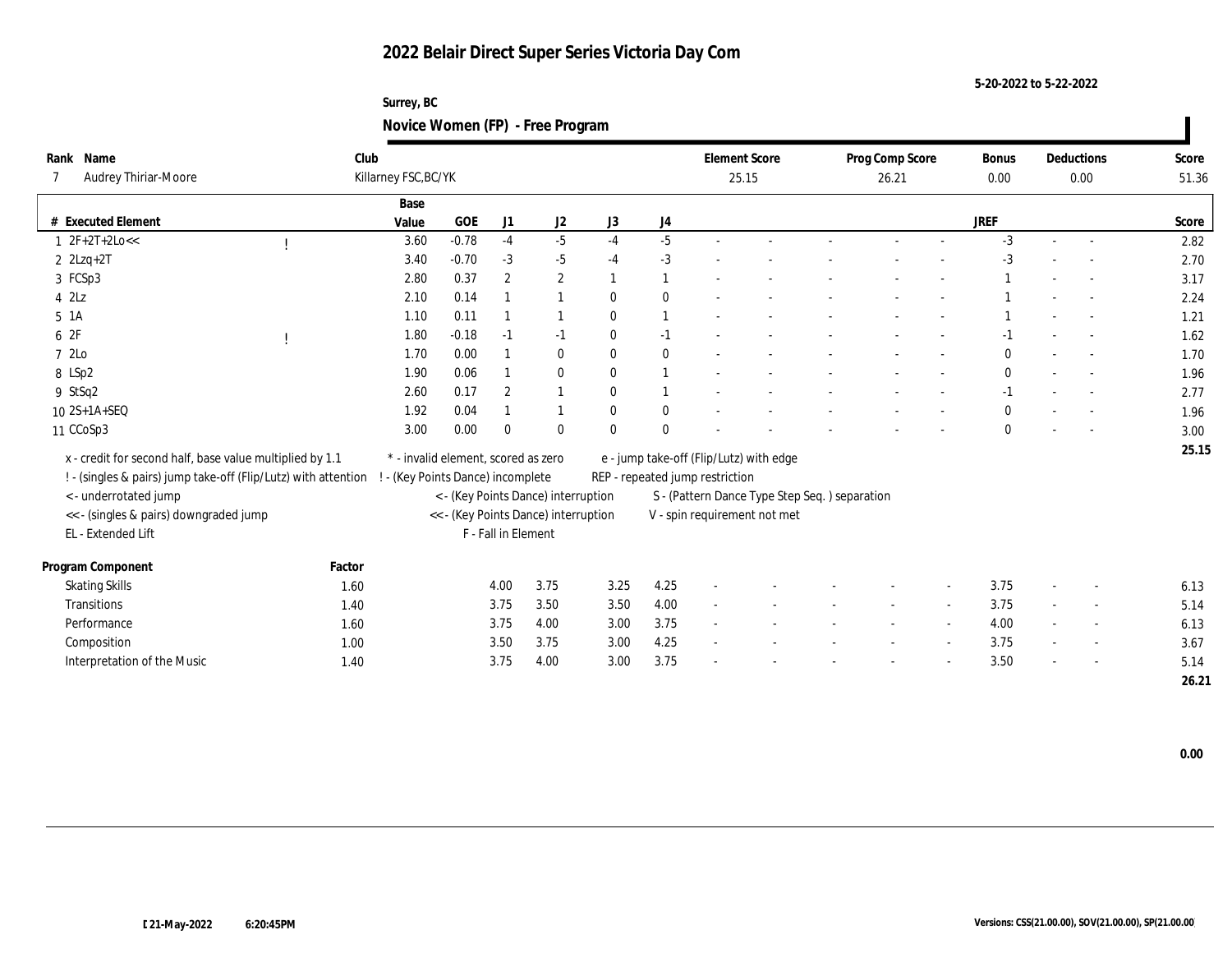**Surrey, BC Novice Women (FP) - Free Program**

| Rank Name                                                      | Club   |                                     |         |                     |                                      |              |                |                                 | <b>Element Score</b>                          | Prog Comp Score |        | Bonus        |                          | Deductions               | Score |
|----------------------------------------------------------------|--------|-------------------------------------|---------|---------------------|--------------------------------------|--------------|----------------|---------------------------------|-----------------------------------------------|-----------------|--------|--------------|--------------------------|--------------------------|-------|
| Julie Manner<br>8                                              |        | Sungod SC, BC/YK                    |         |                     |                                      |              |                |                                 | 22.93                                         | 24.94           |        | 0.00         |                          | 0.00                     | 47.87 |
|                                                                |        | Base                                |         |                     |                                      |              |                |                                 |                                               |                 |        |              |                          |                          |       |
| # Executed Element                                             |        | Value                               | GOE     | J1                  | J2                                   | J3           | J4             |                                 |                                               |                 |        | <b>JREF</b>  |                          |                          | Score |
| $1 \quad 2Lz+2T$                                               |        | 3.40                                | 0.00    | $\mathbf{0}$        | $\bf{0}$                             | $\mathbf{0}$ | $\mathbf{0}$   |                                 |                                               |                 |        | $\mathbf{0}$ | $\sim$                   | $\overline{\phantom{a}}$ | 3.40  |
| $2 \text{ } 2S+2Lo <<$                                         |        | 1.80                                | $-0.65$ | $-4$                | $-5$                                 | $-5$         | $-5$           |                                 |                                               |                 |        | -5           |                          |                          | 1.15  |
| 3 LSp1                                                         |        | 1.50                                | $-0.05$ | $\bf{0}$            | $-1$                                 | $\mathbf{0}$ | $-1$           |                                 |                                               |                 |        | $\mathbf{0}$ |                          |                          | 1.45  |
| $42F+2T$                                                       |        | 3.10                                | $-0.18$ | $-1$                | $-1$                                 | $-1$         | $-1$           |                                 |                                               |                 |        | $-1$         |                          |                          | 2.92  |
| 5 2S                                                           |        | 1.30                                | 0.00    | $\bf{0}$            | $\bf{0}$                             | $\mathbf{0}$ | $\mathbf{0}$   |                                 |                                               |                 |        | $\bf{0}$     |                          |                          | 1.30  |
| 6 FCSp2                                                        |        | 2.30                                | 0.08    |                     | $\bf{0}$                             | $\mathbf{0}$ | $\overline{1}$ |                                 |                                               |                 |        | $\bf{0}$     |                          |                          | 2.38  |
| 72Lz                                                           |        | 2.10                                | $-0.14$ | $-1$                | $\bf{0}$                             | $\bf{0}$     | $-1$           |                                 |                                               |                 |        | $-1$         |                          |                          | 1.96  |
| 8 StSq3                                                        |        | 3.30                                | $-0.11$ | $\mathbf{0}$        | $\bf{0}$                             | $-1$         | $\mathbf{1}$   |                                 |                                               |                 |        | $-1$         |                          |                          | 3.19  |
| 9 2F                                                           |        | 1.80                                | $-0.72$ | $-4$                | $-4$                                 | $-4$         | $-2$           |                                 |                                               |                 |        | $-4$         |                          | $\overline{\phantom{a}}$ | 1.08  |
| 10 1A                                                          |        | 1.10                                | 0.00    | $\bf{0}$            | $\bf{0}$                             | $\mathbf{0}$ | $\mathbf{0}$   |                                 |                                               |                 |        | $\bf{0}$     |                          |                          | 1.10  |
| 11 CCoSp3                                                      |        | 3.00                                | 0.00    |                     | $\theta$                             | $\mathbf{0}$ | $\mathbf{0}$   |                                 |                                               |                 |        | $\mathbf{0}$ |                          |                          | 3.00  |
| x - credit for second half, base value multiplied by 1.1       |        | * - invalid element, scored as zero |         |                     |                                      |              |                |                                 | e - jump take-off (Flip/Lutz) with edge       |                 |        |              |                          |                          | 22.93 |
| ! - (singles & pairs) jump take-off (Flip/Lutz) with attention |        | ! - (Key Points Dance) incomplete   |         |                     |                                      |              |                | REP - repeated jump restriction |                                               |                 |        |              |                          |                          |       |
| <- underrotated jump                                           |        |                                     |         |                     | < - (Key Points Dance) interruption  |              |                |                                 | S - (Pattern Dance Type Step Seq.) separation |                 |        |              |                          |                          |       |
| << - (singles & pairs) downgraded jump                         |        |                                     |         |                     | << - (Key Points Dance) interruption |              |                |                                 | V - spin requirement not met                  |                 |        |              |                          |                          |       |
| EL - Extended Lift                                             |        |                                     |         | F - Fall in Element |                                      |              |                |                                 |                                               |                 |        |              |                          |                          |       |
|                                                                |        |                                     |         |                     |                                      |              |                |                                 |                                               |                 |        |              |                          |                          |       |
| Program Component                                              | Factor |                                     |         |                     |                                      |              |                |                                 |                                               |                 |        |              |                          |                          |       |
| <b>Skating Skills</b>                                          | 1.60   |                                     |         | 3.25                | 3.25                                 | 3.75         | 3.75           | $\overline{\phantom{a}}$        |                                               |                 |        | 3.50         | $\overline{\phantom{a}}$ | $\overline{a}$           | 5.60  |
| Transitions                                                    | 1.40   |                                     |         | 3.00                | 3.50                                 | 3.25         | 3.75           | $\sim$                          |                                               |                 |        | 3.25         |                          | $\overline{\phantom{a}}$ | 4.66  |
| Performance                                                    | 1.60   |                                     |         | 3.00                | 3.75                                 | 4.00         | 4.25           | $\sim$                          |                                               |                 | $\sim$ | 3.50         | $\overline{\phantom{a}}$ | $\overline{\phantom{a}}$ | 6.00  |
| Composition                                                    | 1.00   |                                     |         | 3.25                | 3.50                                 | 3.75         | 4.25           | $\sim$                          |                                               |                 |        | 3.75         |                          | $\overline{a}$           | 3.67  |
| Interpretation of the Music                                    | 1.40   |                                     |         | 3.25                | 3.75                                 | 3.75         | 4.00           |                                 |                                               |                 |        | 3.25         |                          |                          | 5.01  |
|                                                                |        |                                     |         |                     |                                      |              |                |                                 |                                               |                 |        |              |                          |                          | 24.94 |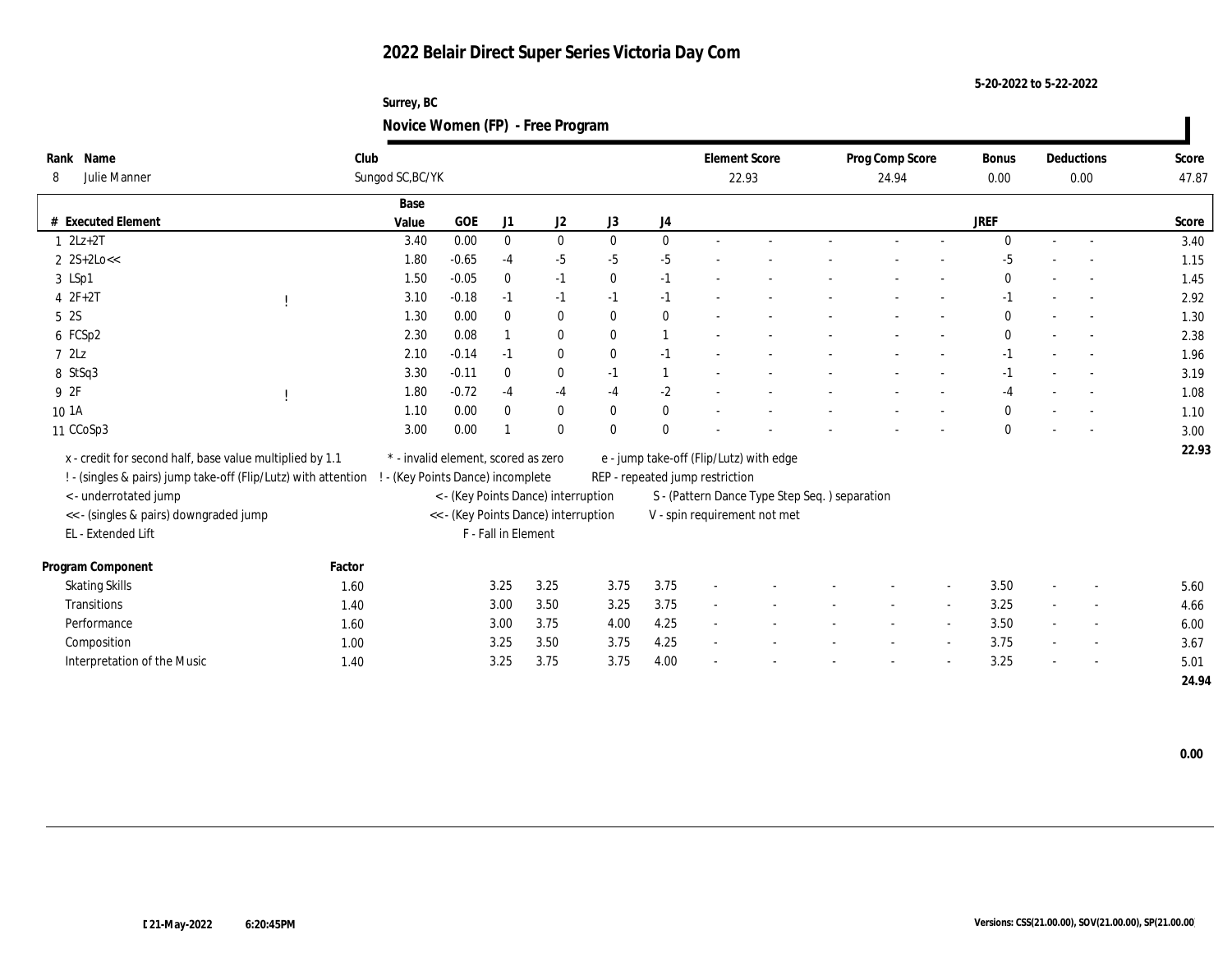**5-20-2022 to 5-22-2022**

| Surrey, BC                       |  |
|----------------------------------|--|
| Novice Women (FP) - Free Program |  |

| Rank Name                                                      | Club            |                                      |                     |                  |                |                  | <b>Element Score</b>                    |                                               | Prog Comp Score |        | <b>Bonus</b> |        | Deductions | Score |
|----------------------------------------------------------------|-----------------|--------------------------------------|---------------------|------------------|----------------|------------------|-----------------------------------------|-----------------------------------------------|-----------------|--------|--------------|--------|------------|-------|
| Clarissa Aumann<br>9                                           | Inlet SC, BC/YK |                                      |                     |                  |                |                  | 22.83                                   |                                               | 25.04           |        | 0.00         |        | 1.00       | 46.87 |
|                                                                | Base            |                                      |                     |                  |                |                  |                                         |                                               |                 |        |              |        |            |       |
| # Executed Element                                             | Value           | GOE                                  | J1                  | J2               | J3             | J4               |                                         |                                               |                 |        | <b>JREF</b>  |        |            | Score |
| $1 2F+2Lo$                                                     | 3.50            | $-0.90$                              | $-5$                | $-5$             | $-5$           | $-5$             |                                         |                                               |                 |        | $-5$         |        |            | 2.60  |
| $2$ 2A $<$                                                     | 1.10            | $-0.55$                              | $-4$                | $-5$             | $-5$           | $-5$             |                                         |                                               |                 |        | $-5$         |        |            | 0.55  |
| $3 \text{ } 35 < $                                             | 1.30            | $-0.65$                              | $-4$                | $-5$             | $-5$           | $-5$             |                                         |                                               |                 |        | $-5$         |        |            | 0.65  |
| 4 LSp4                                                         | 2.70            | 0.27                                 | $\boldsymbol{2}$    | $-1$             | $\mathbf{0}$   | $\boldsymbol{2}$ |                                         |                                               |                 |        |              |        |            | 2.97  |
| $5$ $2Lz+2T$                                                   | 3.40            | $-0.63$                              | $-2$                | $-4$             | $-3$           | $-1$             |                                         |                                               |                 |        | $-4$         |        |            | 2.77  |
| $6 \ \text{2A} \leq +2T$                                       | 2.40            | $-0.56$                              | $-4$                | $-4$             | $-5$           | $-4$             |                                         |                                               |                 |        | $-5$         |        |            | 1.84  |
| 7 StSq2                                                        | 2.60            | $-0.09$                              | $\mathbf{0}$        | $-1$             | $-1$           | $\bf{0}$         |                                         |                                               |                 |        | 0            |        |            | 2.51  |
| 8 FSSp2                                                        | 2.30            | 0.46                                 | $\mathbf{2}$        | $\boldsymbol{2}$ | $\overline{2}$ | $\overline{2}$   |                                         |                                               |                 |        |              |        |            | 2.76  |
| 9 2S                                                           | 1.30            | 0.13                                 |                     |                  |                | $\mathbf{0}$     |                                         |                                               |                 |        |              |        |            | 1.43  |
| 102Fq                                                          | 1.80            | $-0.90$                              | $-5$                | $-5$             | $-5$           | $-5$             |                                         |                                               |                 |        | $-5$         |        |            | 0.90  |
| 11 CCoSp4                                                      | 3.50            | 0.35                                 | $\overline{2}$      | $\bf{0}$         | $\mathbf{0}$   |                  |                                         |                                               |                 |        | $\mathbf{2}$ |        |            | 3.85  |
| x - credit for second half, base value multiplied by 1.1       |                 | * - invalid element, scored as zero  |                     |                  |                |                  | e - jump take-off (Flip/Lutz) with edge |                                               |                 |        |              |        |            | 22.83 |
| ! - (singles & pairs) jump take-off (Flip/Lutz) with attention |                 | - (Key Points Dance) incomplete      |                     |                  |                |                  | REP - repeated jump restriction         |                                               |                 |        |              |        |            |       |
| <- underrotated jump                                           |                 | < - (Key Points Dance) interruption  |                     |                  |                |                  |                                         | S - (Pattern Dance Type Step Seq.) separation |                 |        |              |        |            |       |
| << - (singles & pairs) downgraded jump                         |                 | << - (Key Points Dance) interruption |                     |                  |                |                  |                                         | V - spin requirement not met                  |                 |        |              |        |            |       |
| EL - Extended Lift                                             |                 |                                      | F - Fall in Element |                  |                |                  |                                         |                                               |                 |        |              |        |            |       |
|                                                                |                 |                                      |                     |                  |                |                  |                                         |                                               |                 |        |              |        |            |       |
| Program Component                                              | Factor          |                                      |                     |                  |                |                  |                                         |                                               |                 |        |              |        |            |       |
| <b>Skating Skills</b>                                          | 1.60            |                                      | 4.00                | 3.50             | 3.50           | 4.25             |                                         |                                               |                 |        | 4.00         |        |            | 6.13  |
| Transitions                                                    | 1.40            |                                      | 3.75                | 3.00             | 3.00           | 3.50             |                                         |                                               |                 |        | 3.50         | $\sim$ |            | 4.66  |
| Performance                                                    | 1.60            |                                      | 3.50                | 3.25             | 3.50           | 3.50             | $\sim$                                  |                                               |                 | $\sim$ | 3.75         | $\sim$ |            | 5.60  |
| Composition                                                    | 1.00            |                                      | 4.00                | 3.25             | 3.50           | 3.75             |                                         |                                               |                 |        | 4.00         |        |            | 3.75  |
| Interpretation of the Music                                    | 1.40            |                                      | 3.00                | 3.25             | 3.50           | 3.75             |                                         |                                               |                 |        | 3.75         |        |            | 4.90  |
|                                                                |                 |                                      |                     |                  |                |                  |                                         |                                               |                 |        |              |        |            | 25.04 |

2 Fall(s) factor (0.5) **1.00**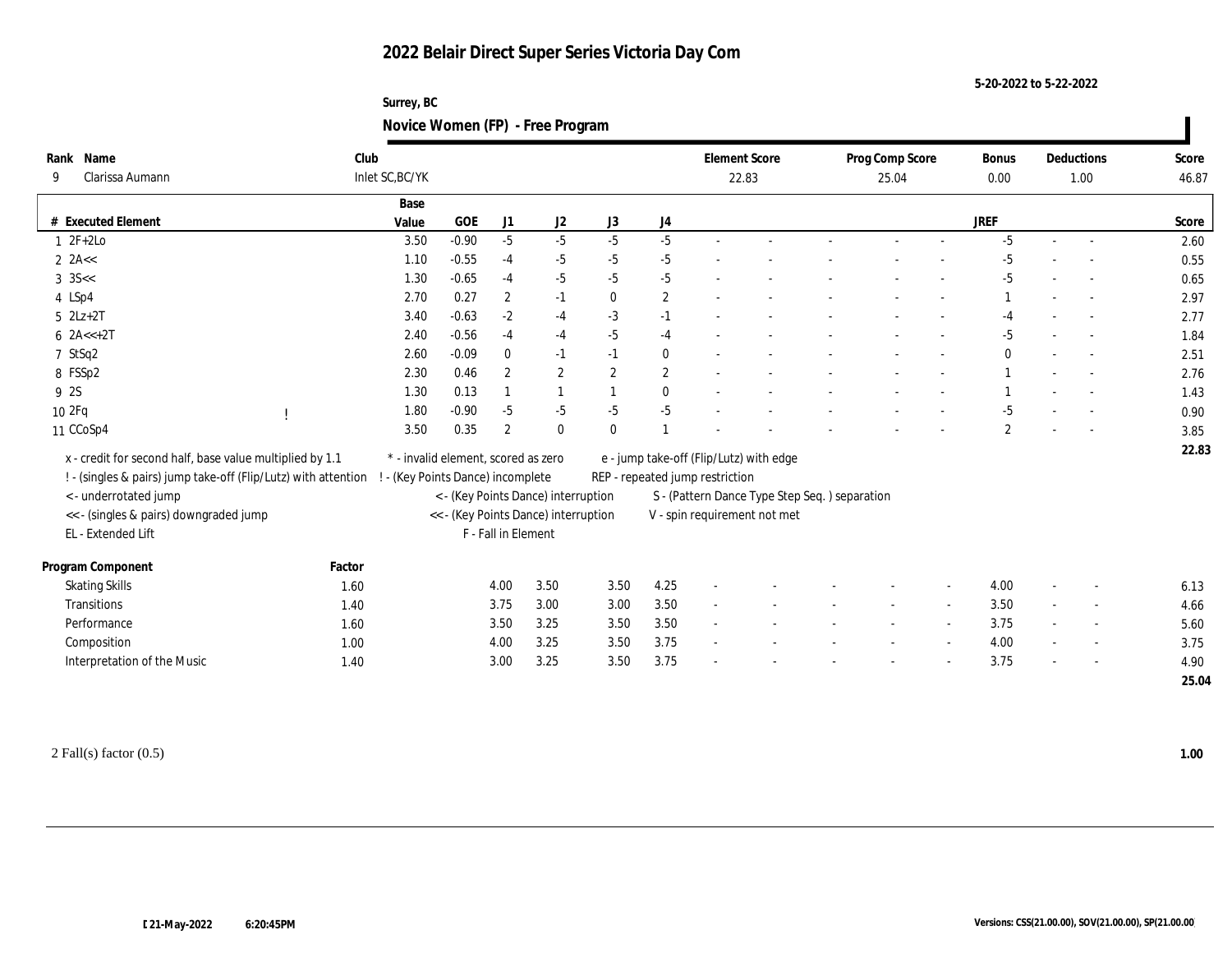**Surrey, BC Novice Women (FP) - Free Program**

| Rank Name<br>Julia Datsky<br>10                                                | Club<br>Champs ISC of BC, BC/YK                                          |                                     |                     |              |              |                                               | <b>Element Score</b><br>23.39           |  |  | Prog Comp Score<br>23.67 |  |             | Deductions<br>0.50       |                          | Score<br>46.56 |
|--------------------------------------------------------------------------------|--------------------------------------------------------------------------|-------------------------------------|---------------------|--------------|--------------|-----------------------------------------------|-----------------------------------------|--|--|--------------------------|--|-------------|--------------------------|--------------------------|----------------|
|                                                                                | Base                                                                     |                                     |                     |              |              |                                               |                                         |  |  |                          |  |             |                          |                          |                |
| # Executed Element                                                             | Value                                                                    | GOE                                 | J1                  | J2           | J3           | $_{\mathrm{J}4}$                              |                                         |  |  |                          |  | <b>JREF</b> |                          |                          | Score          |
| $1 \quad 2Lz+2T$                                                               | 3.40                                                                     | 0.14                                |                     | $\mathbf{1}$ | $\mathbf{0}$ | $\bf{0}$                                      |                                         |  |  |                          |  |             |                          |                          | 3.54           |
| 2 $2A <$                                                                       | 1.10                                                                     | $-0.37$                             | $-4$                | $-3$         | $-3$         | $-4$                                          |                                         |  |  |                          |  | -3          |                          |                          | 0.73           |
| 3 2S                                                                           | 1.30                                                                     | 0.04                                | $\bf{0}$            | 1            | $\mathbf{0}$ | $-2$                                          |                                         |  |  |                          |  |             |                          |                          | 1.34           |
| 4 FCSp3                                                                        | 2.80                                                                     | 0.00                                | $-1$                | $\bf{0}$     | $\mathbf{0}$ | $\bf{0}$                                      |                                         |  |  |                          |  | $\Omega$    |                          |                          | 2.80           |
| $5 \t2Fq+1Eu+2S$                                                               | 3.60                                                                     | $-0.48$                             | $-1$                | $-4$         | $-3$         | $-2$                                          |                                         |  |  |                          |  | $-3$        |                          |                          | 3.12           |
| $6$ 2Loq+2Lo<                                                                  | 3.06                                                                     | $-0.68$                             | $-3$                | $-4$         | $-4$         | $-4$                                          |                                         |  |  |                          |  | $-4$        |                          |                          | 2.38           |
| 7 LSp2                                                                         | 1.90                                                                     | 0.00                                | $\mathbf{0}$        | $\bf{0}$     | $\mathbf{0}$ | $\bf{0}$                                      |                                         |  |  |                          |  |             |                          |                          | 1.90           |
| 8 StSq2                                                                        | 2.60                                                                     | $-0.43$                             | $-1$                | $-1$         | $-3$         | $-1$                                          |                                         |  |  |                          |  | $-3$        |                          |                          | 2.17           |
| $9$ $2$ Lz< $<$                                                                | 0.60                                                                     | $-0.30$                             | $-5$                | $-5$         | $-5$         | $-5$                                          |                                         |  |  |                          |  | $-5$        |                          |                          | 0.30           |
| 10 2Fq                                                                         | 1.80                                                                     | $-0.54$                             | $-3$                | $-4$         | $-3$         | $-3$                                          |                                         |  |  |                          |  |             |                          |                          | 1.26           |
| 11 CCoSp4                                                                      | 3.50                                                                     | 0.35                                |                     |              | $\mathbf{0}$ |                                               |                                         |  |  |                          |  |             |                          |                          | 3.85           |
| x - credit for second half, base value multiplied by 1.1                       |                                                                          | * - invalid element, scored as zero |                     |              |              |                                               | e - jump take-off (Flip/Lutz) with edge |  |  |                          |  |             |                          |                          | 23.39          |
| ! - (singles & pairs) jump take-off (Flip/Lutz) with attention                 |                                                                          |                                     |                     |              |              |                                               | REP - repeated jump restriction         |  |  |                          |  |             |                          |                          |                |
| <- underrotated jump                                                           | ! - (Key Points Dance) incomplete<br>< - (Key Points Dance) interruption |                                     |                     |              |              | S - (Pattern Dance Type Step Seq.) separation |                                         |  |  |                          |  |             |                          |                          |                |
| << - (singles & pairs) downgraded jump<br><< - (Key Points Dance) interruption |                                                                          |                                     |                     |              |              | V - spin requirement not met                  |                                         |  |  |                          |  |             |                          |                          |                |
| EL - Extended Lift                                                             |                                                                          |                                     | F - Fall in Element |              |              |                                               |                                         |  |  |                          |  |             |                          |                          |                |
|                                                                                |                                                                          |                                     |                     |              |              |                                               |                                         |  |  |                          |  |             |                          |                          |                |
| Program Component                                                              | Factor                                                                   |                                     |                     |              |              |                                               |                                         |  |  |                          |  |             |                          |                          |                |
| <b>Skating Skills</b>                                                          | 1.60                                                                     |                                     | 2.75                | 3.75         | 3.25         | 4.25                                          |                                         |  |  |                          |  | 3.75        | $\sim$                   |                          | 5.73           |
| Transitions                                                                    | 1.40                                                                     |                                     | 3.00                | 3.25         | 3.00         | 4.25                                          |                                         |  |  |                          |  | 3.50        |                          |                          | 4.55           |
| Performance                                                                    | 1.60                                                                     |                                     | 3.00                | 3.50         | 2.75         | 3.75                                          |                                         |  |  |                          |  | 3.00        | $\sim$                   | $\overline{\phantom{a}}$ | 5.07           |
| Composition                                                                    | 1.00                                                                     |                                     | 3.25                | 3.75         | 3.00         | 4.25                                          |                                         |  |  |                          |  | 3.25        | $\overline{\phantom{a}}$ |                          | 3.42           |
| Interpretation of the Music                                                    | 1.40                                                                     |                                     | 3.25                | 4.00         | 3.25         | 4.00                                          |                                         |  |  |                          |  | 3.00        |                          |                          | 4.90           |
|                                                                                |                                                                          |                                     |                     |              |              |                                               |                                         |  |  |                          |  |             |                          |                          | 23.67          |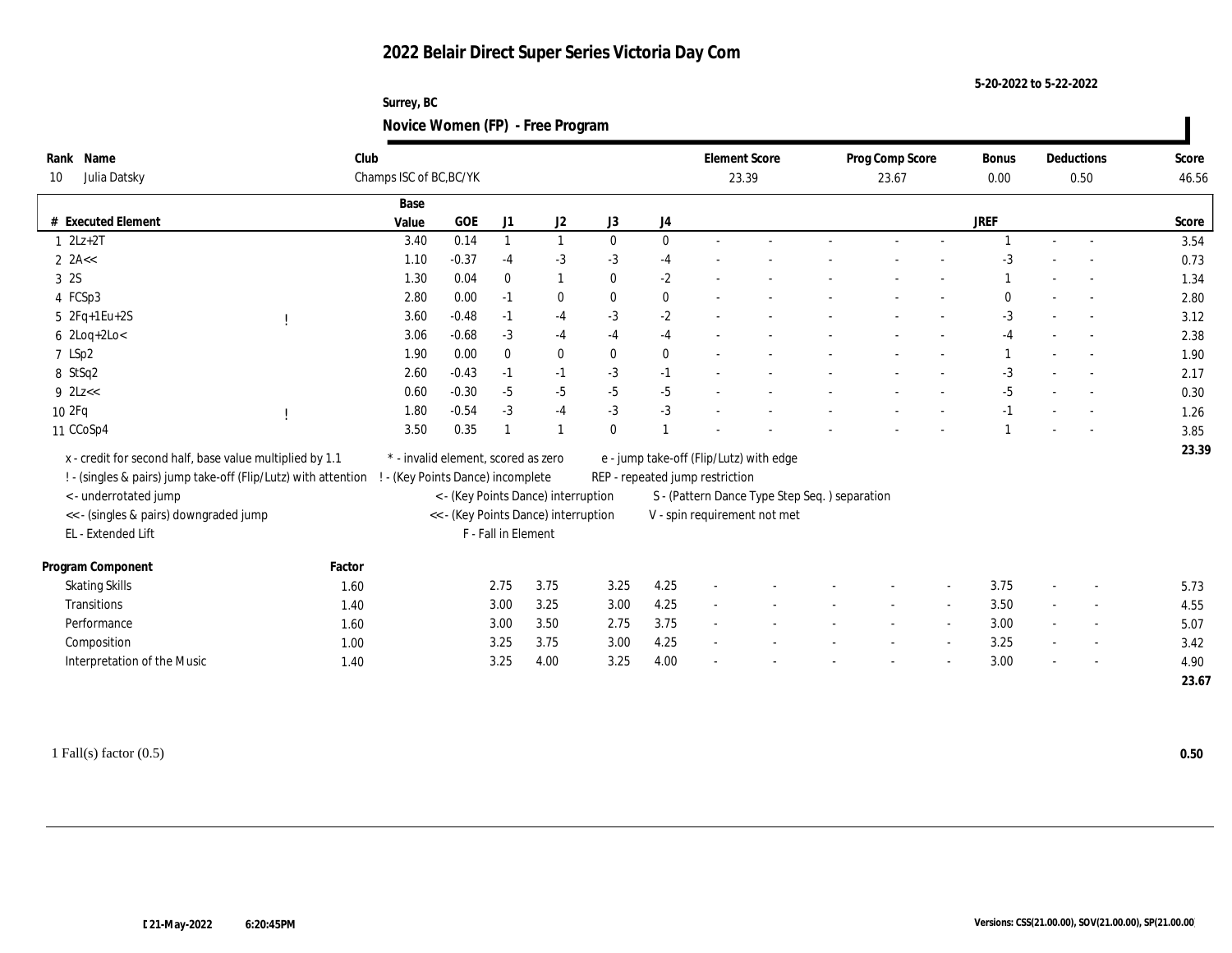**Surrey, BC Novice Women (FP) - Free Program**

| Rank Name                                                      | Club                              |                                                             |              |                                     |                |                                                                            | <b>Element Score</b>         |       |  | Prog Comp Score |  | <b>Bonus</b>   |        | Deductions               | Score |  |
|----------------------------------------------------------------|-----------------------------------|-------------------------------------------------------------|--------------|-------------------------------------|----------------|----------------------------------------------------------------------------|------------------------------|-------|--|-----------------|--|----------------|--------|--------------------------|-------|--|
| Carina Chan<br>11                                              | Burnaby FSC, BC/YK                |                                                             |              |                                     |                |                                                                            |                              | 23.80 |  | 23.26           |  | 0.00           |        | 1.00                     | 46.06 |  |
|                                                                | Base                              |                                                             |              |                                     |                |                                                                            |                              |       |  |                 |  |                |        |                          |       |  |
| # Executed Element                                             | Value                             | <b>GOE</b>                                                  | J1           | $\mathrm{J}2$                       | J3             | $_{\mathrm{J}4}$                                                           |                              |       |  |                 |  | <b>JREF</b>    |        |                          | Score |  |
| 1 2Lz                                                          | 2.10                              | 0.21                                                        |              | $\overline{1}$                      | $\overline{1}$ | $\mathbf{1}$                                                               |                              |       |  |                 |  | $\overline{2}$ | $\sim$ | $\overline{\phantom{a}}$ | 2.31  |  |
| $2 \text{ } 2A < +2T$                                          | 3.94                              | $-0.97$                                                     | $-3$         | $-5$                                | $-4$           | $-3$                                                                       |                              |       |  |                 |  | -4             |        |                          | 2.97  |  |
| $3$ $2A<$                                                      | 2.64                              | $-1.32$                                                     | $-5$         | $-5$                                | $-5$           | $-5$                                                                       |                              |       |  |                 |  | $-5$           |        |                          | 1.32  |  |
| 4 FSSp2                                                        | 2.30                              | 0.00                                                        | $\mathbf{0}$ | $-1$                                | $\mathbf{0}$   | $\bf{0}$                                                                   |                              |       |  |                 |  | $\mathbf{0}$   |        |                          | 2.30  |  |
| $5$ $2Lz+2T+2Lo$                                               | 5.10                              | $-0.42$                                                     | $-2$         | $-3$                                | $-2$           | $-2$                                                                       |                              |       |  |                 |  | $-2$           |        |                          | 4.68  |  |
| 6 2S                                                           | 1.30                              | 0.00                                                        | $\mathbf{0}$ |                                     | $\mathbf{0}$   | $\bf{0}$                                                                   |                              |       |  |                 |  | $\mathbf{0}$   |        |                          | 1.30  |  |
| 72F                                                            | 1.80                              | $-0.90$                                                     | $-5$         | $-5$                                | $-5$           | $-5$                                                                       |                              |       |  |                 |  | $-5$           |        |                          | 0.90  |  |
| 8 2Lo                                                          | 1.70                              | 0.00                                                        | $\mathbf{0}$ | $\bf{0}$                            | $\mathbf{0}$   | $\bf{0}$                                                                   |                              |       |  |                 |  | $\mathbf{0}$   |        |                          | 1.70  |  |
| 9 FCCoSp1                                                      | 2.00                              | $-0.40$                                                     | $-2$         | $-3$                                | $\mathbf{0}$   | $-2$                                                                       |                              |       |  |                 |  | $-2$           |        |                          | 1.60  |  |
| 10 StSq1                                                       | 1.80                              | $-0.18$                                                     | $\mathbf{0}$ | $-2$                                | $\mathbf{0}$   | $-1$                                                                       |                              |       |  |                 |  | $-3$           |        |                          | 1.62  |  |
| 11 CCoSp3                                                      | 3.00                              | 0.10                                                        | $\Omega$     | $\bf{0}$                            |                |                                                                            |                              |       |  |                 |  | $\mathbf{0}$   |        |                          | 3.10  |  |
| x - credit for second half, base value multiplied by 1.1       |                                   | * - invalid element, scored as zero                         |              |                                     |                |                                                                            |                              |       |  |                 |  |                |        |                          | 23.80 |  |
| ! - (singles & pairs) jump take-off (Flip/Lutz) with attention | ! - (Key Points Dance) incomplete |                                                             |              |                                     |                | e - jump take-off (Flip/Lutz) with edge<br>REP - repeated jump restriction |                              |       |  |                 |  |                |        |                          |       |  |
| <- underrotated jump                                           |                                   |                                                             |              | < - (Key Points Dance) interruption |                | S - (Pattern Dance Type Step Seq.) separation                              |                              |       |  |                 |  |                |        |                          |       |  |
| << - (singles & pairs) downgraded jump                         |                                   |                                                             |              |                                     |                |                                                                            | V - spin requirement not met |       |  |                 |  |                |        |                          |       |  |
| EL - Extended Lift                                             |                                   | << - (Key Points Dance) interruption<br>F - Fall in Element |              |                                     |                |                                                                            |                              |       |  |                 |  |                |        |                          |       |  |
|                                                                |                                   |                                                             |              |                                     |                |                                                                            |                              |       |  |                 |  |                |        |                          |       |  |
| Program Component<br>Factor                                    |                                   |                                                             |              |                                     |                |                                                                            |                              |       |  |                 |  |                |        |                          |       |  |
| <b>Skating Skills</b><br>1.60                                  |                                   |                                                             | 3.25         | 3.25                                | 3.25           | 4.00                                                                       |                              |       |  |                 |  | 2.50           | $\sim$ |                          | 5.20  |  |
| Transitions                                                    | 1.40                              |                                                             | 3.25         | 3.00                                | 3.50           | $3.50\,$                                                                   |                              |       |  |                 |  | 2.25           |        |                          | 4.55  |  |
| Performance                                                    | 1.60                              |                                                             | 3.25         | 3.25                                | 3.75           | 3.75                                                                       |                              |       |  |                 |  | 2.50           | $\sim$ |                          | 5.47  |  |
| Composition                                                    | 1.00                              |                                                             | 3.00         | 3.25                                | 3.75           | 3.50                                                                       |                              |       |  |                 |  | 2.75           |        | $\sim$                   | 3.25  |  |
| Interpretation of the Music                                    | 1.40                              |                                                             | 3.25         | 3.25                                | 3.75           | 3.75                                                                       |                              |       |  |                 |  | 2.75           |        |                          | 4.79  |  |
|                                                                |                                   |                                                             |              |                                     |                |                                                                            |                              |       |  |                 |  |                |        |                          | 23.26 |  |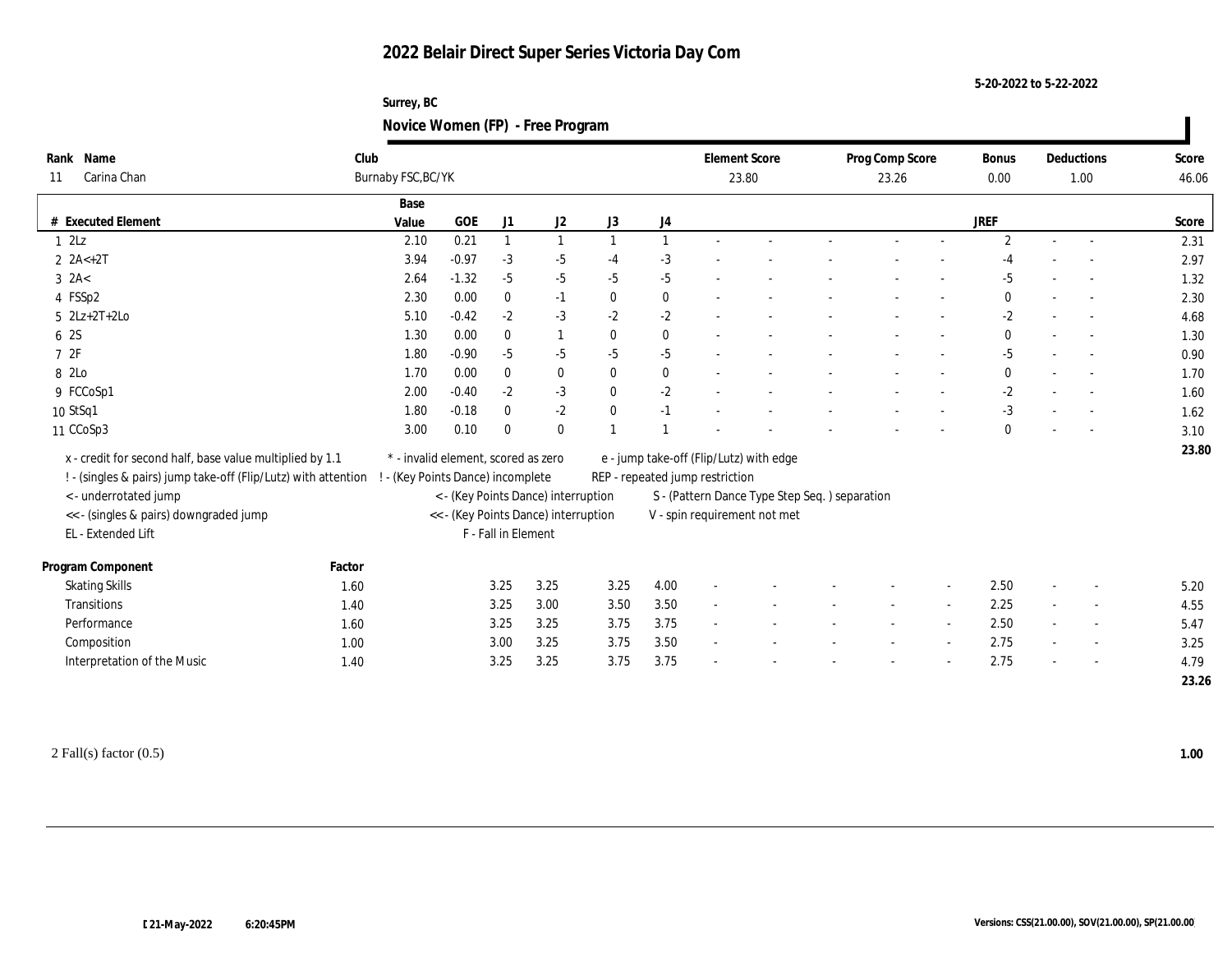**5-20-2022 to 5-22-2022**

| Surrey, BC                       |  |
|----------------------------------|--|
| Novice Women (FP) - Free Program |  |

| Rank Name<br>Bella Han<br>12                                                   | Club<br>Sunset FSC, BC/YK |                                     |                     |              |              |                | <b>Element Score</b>            | 19.04                                          | Prog Comp Score<br>22.89 |        |              | Deductions<br>1.50 |  | Score<br>40.43 |
|--------------------------------------------------------------------------------|---------------------------|-------------------------------------|---------------------|--------------|--------------|----------------|---------------------------------|------------------------------------------------|--------------------------|--------|--------------|--------------------|--|----------------|
|                                                                                | Base                      |                                     |                     |              |              |                |                                 |                                                |                          |        |              |                    |  |                |
| # Executed Element                                                             | Value                     | GOE                                 | J1                  | J2           | J3           | J <sub>4</sub> |                                 |                                                |                          |        | <b>JREF</b>  |                    |  | Score          |
| $1$ 2A <<                                                                      | 1.10                      | $-0.55$                             | $-5$                | $-5$         | $-5$         | $-5$           |                                 |                                                |                          |        | $-5$         |                    |  | 0.55           |
| $2 \, 35 <$                                                                    | 1.30                      | $-0.65$                             | $-5$                | $-5$         | $-5$         | $-5$           |                                 |                                                |                          |        | $-5$         |                    |  | 0.65           |
| $3 \t2S+2T$                                                                    | 2.60                      | $-0.39$                             | $-3$                | $-3$         | $-3$         | $-3$           |                                 |                                                |                          |        | $-3$         |                    |  | 2.21           |
| $4 2F+2Lo$                                                                     | 3.50                      | $-0.54$                             | $-3$                | $-4$         | $-3$         | $-3$           |                                 |                                                |                          |        | $-2$         |                    |  | 2.96           |
| 5 FCCoSpB (V)                                                                  | 1.28                      | $-0.38$                             | $-3$                | $-3$         | $-2$         | $-3$           |                                 |                                                |                          |        | $-3$         |                    |  | 0.90           |
| 6 1A                                                                           | 1.10                      | 0.00                                | $\bf{0}$            | $\bf{0}$     | $\mathbf{0}$ | $\bf{0}$       |                                 |                                                |                          |        | $\mathbf{0}$ |                    |  | 1.10           |
| 72Lz                                                                           | 2.10                      | $-0.35$                             | $-2$                | $-1$         | $-2$         | $-2$           |                                 |                                                |                          |        | $-1$         |                    |  | 1.75           |
| 8 2F                                                                           | 1.80                      | $-0.18$                             | $-1$                | $-1$         | $-1$         | $-1$           |                                 |                                                |                          |        | $-1$         |                    |  | 1.62           |
| 9 StSq2                                                                        | 2.60                      | $-0.17$                             |                     | $\mathbf{0}$ | $-1$         | $-1$           |                                 |                                                |                          |        | $-1$         |                    |  | 2.43           |
| 10 FSSp1                                                                       | 2.00                      | $-0.13$                             |                     | $-3$         | $\mathbf{0}$ | $-2$           |                                 |                                                |                          |        | 0            |                    |  | 1.87           |
| 11 CCoSp3                                                                      | 3.00                      | 0.00                                | $\Omega$            | $-2$         | $\theta$     | $\mathbf{0}$   |                                 |                                                |                          |        | 0            |                    |  | 3.00           |
| x - credit for second half, base value multiplied by 1.1                       |                           | * - invalid element, scored as zero |                     |              |              |                |                                 | e - jump take-off (Flip/Lutz) with edge        |                          |        |              |                    |  | 19.04          |
| ! - (singles & pairs) jump take-off (Flip/Lutz) with attention                 |                           | ! - (Key Points Dance) incomplete   |                     |              |              |                | REP - repeated jump restriction |                                                |                          |        |              |                    |  |                |
| < - underrotated jump<br>< - (Key Points Dance) interruption                   |                           |                                     |                     |              |              |                |                                 | S - (Pattern Dance Type Step Seq. ) separation |                          |        |              |                    |  |                |
| << - (singles & pairs) downgraded jump<br><< - (Key Points Dance) interruption |                           |                                     |                     |              |              |                |                                 | V - spin requirement not met                   |                          |        |              |                    |  |                |
| EL - Extended Lift                                                             |                           |                                     | F - Fall in Element |              |              |                |                                 |                                                |                          |        |              |                    |  |                |
| Program Component                                                              | Factor                    |                                     |                     |              |              |                |                                 |                                                |                          |        |              |                    |  |                |
| <b>Skating Skills</b>                                                          | 1.60                      |                                     | 3.50                | 3.25         | 3.25         | 3.75           |                                 |                                                |                          | $\sim$ | 3.00         | $\sim$             |  | 5.33           |
| Transitions                                                                    | 1.40                      |                                     | 3.50                | 2.75         | 3.25         | 3.75           |                                 |                                                |                          |        | 3.25         | $\sim$             |  | 4.66           |
| Performance                                                                    | 1.60                      |                                     | 3.00                | 2.75         | 3.00         | 3.75           |                                 |                                                |                          | $\sim$ | 2.75         | $\sim$             |  | 4.67           |
| Composition                                                                    | 1.00                      |                                     | 3.25                | 3.00         | 3.50         | 4.00           |                                 |                                                |                          | $\sim$ | 3.25         | $\sim$             |  | 3.33           |
| Interpretation of the Music                                                    | 1.40                      |                                     | 3.25                | 2.75         | 3.75         | 3.75           |                                 |                                                |                          |        | 3.50         |                    |  | 4.90           |
|                                                                                |                           |                                     |                     |              |              |                |                                 |                                                |                          |        |              |                    |  |                |

2 Fall(s) factor (0.5), 1 Time Violation(s) factor (0.5) **1.50**